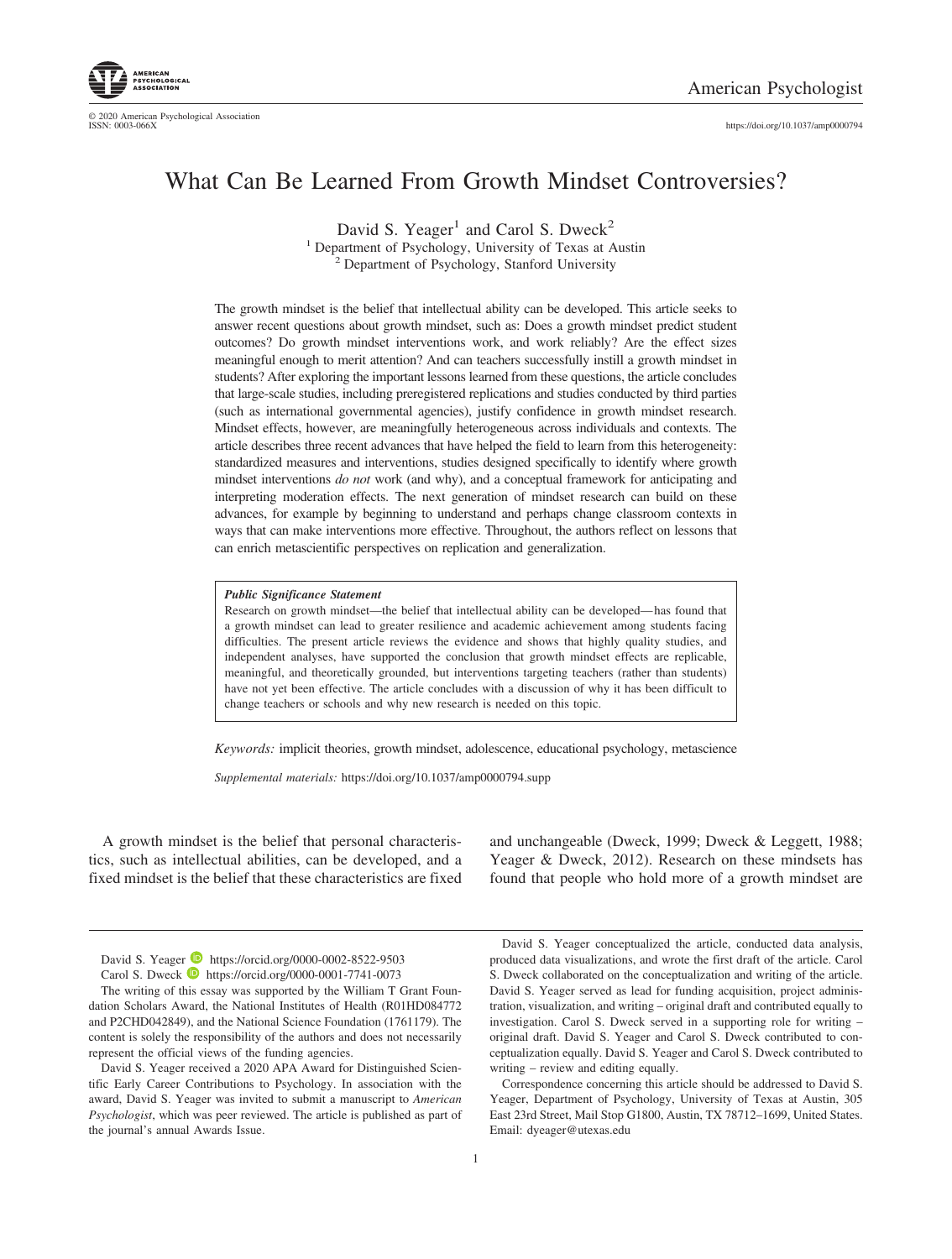more likely to thrive in the face of difficulty and continue to improve, while those who hold more of a fixed mindset may shy away from challenges or fail to meet their potential (see [Dweck & Yeager, 2019\)](#page-13-2). There has been considerable interest among researchers, policymakers, and educators in the use of growth mindset research to improve educational outcomes, in part because research on mindsets has yielded effective, scalable interventions. For instance, the National Study of Learning Mindsets (NSLM; [Yeager, 2019\)](#page-15-1) evaluated a short  $(<1$  hr), online growth mindset intervention in a nationally representative sample of 9th graders in the United States  $(N = 12,490)$ . Compared with the control condition, the intervention improved grades for lowerachieving students and improved the rate at which students overall chose and stayed in harder math classes [\(Yeager et](#page-15-2) [al., 2019\)](#page-15-2). These or similar effects have appeared in independent evaluations of the NSLM [\(Zhu et al., 2019\)](#page-15-3) and international replications [\(Rege et al., in press\)](#page-14-0).

With increasing emphasis on replication and generalizability has come an increased attention to questions of *when*, *why*, and *under what conditions* growth mindset associations and intervention effects can be expected to appear. Large trans-disciplinary studies have yielded insights into contextual moderators of mindset intervention effects, such as the educational cultures created by peers or schools [\(Rege et al., in press;](#page-14-0) [Yeager et al., 2019\)](#page-15-2), and has begun to document the behaviors that can mediate intervention effects on achievement [\(Gopalan & Yeager, 2020;](#page-13-3) [Qin et al.,](#page-14-1) [2020\)](#page-14-1). At the same time, researchers and practitioners have begun to test a variety of mindset measures, manipulations, and interventions. These have sometimes failed to find growth mindset effects and other times have replicated mindset effects.

The trend toward testing "heterogeneity of effects" and the boundary conditions of effects has coincided with the rise of the metascience movement. This latter movement has asked foundational questions about the replicability of important findings in the literature (see [Nelson et al., 2018\)](#page-14-2). The emergence of these two trends in parallel—increased examination of heterogeneity and increased focus on replicability— has made it difficult to distinguish between studies that call into question the foundations of a field and studies that are a part of the normal accumulation of knowledge about heterogeneity (about where effects are likely to be stronger or weaker; see [Kenny & Judd, 2019;](#page-13-4) [Tipton et](#page-14-3) [al., 2019\)](#page-14-3). Many scientists and educational practitioners now wish to know: Which claims in the growth mindset literature still stand? How has our understanding evolved? And what will the future of mindset research look like?

In this article we examine different controversies about the mindset literature and discuss the lessons that can be learned from them. $<sup>1</sup>$  To be clear, we think controversies are</sup> often good. It can be useful to reexamine the foundations of a field. Furthermore, controversies can lead to theoretical advances and positive methodological reforms. However, controversies can only benefit the field in the long run when we identify useful lessons from them. This is what we seek to do in the current article. We highlight why people's growth versus fixed mindsets or why growth mindset interventions should sometimes affect student outcomes and what we can learn from the times when they do not.

# **Preview of Controversies**

In this article we review several prominent growth mindset controversies:

- 1. Do mindsets predict student outcomes?
- 2. Do student mindset interventions work?
- 3. Are mindset intervention effect sizes too small to be interesting?
- 4. Do teacher mindset interventions work?

As we discuss below, different authors can stitch together different studies across these issues to create very different narratives. One narrative can lead to the conclusion that mindset effects are not real and that even the basic tenets of mindset theory are unfounded [\(Li & Bates, 2019;](#page-14-4) [Macna](#page-14-5)[mara, 2018\)](#page-14-5). Another selective narrative could lead to the opposite conclusion. Although we are not disinterested parties, we hope to navigate the evidence in a way that is illuminating for the reader—that is, in a way that looks at the places where mindset effects are robust and where they are weak or absent. Below, we first preview the central concepts at issue in each controversy and the questions we will explore. After that, we will review the evidence for each controversy in turn.

## **Do Mindsets Predict Student Outcomes?**

A fixed mindset, with its greater focus on validating one's ability and drawing negative ability inferences after struggle or failure, has been found to predict lower achievement (e.g., grades and test scores) among students facing academic challenges or difficulties, compared with a growth mindset, with its greater focus on developing ability and on questioning strategy or effort after failure (e.g., [Blackwell et](#page-13-5) [al., 2007\)](#page-13-5). However, some studies have not found this same result (e.g., [Li & Bates, 2019\)](#page-14-4). Meta-analyses have shown overall significant associations in the direction expected by the theory, but the effects have been heterogeneous and thus

<sup>&</sup>lt;sup>1</sup> In the present article we focus on the intelligence mindsets, which form the core of much of the mindset literature. Of course, people can have mindsets about other characteristics as well (e.g., personality or social qualities; see [Schroder et al., 2016\)](#page-14-6) and similar mediators and mechanisms have often emerged in those domains as well.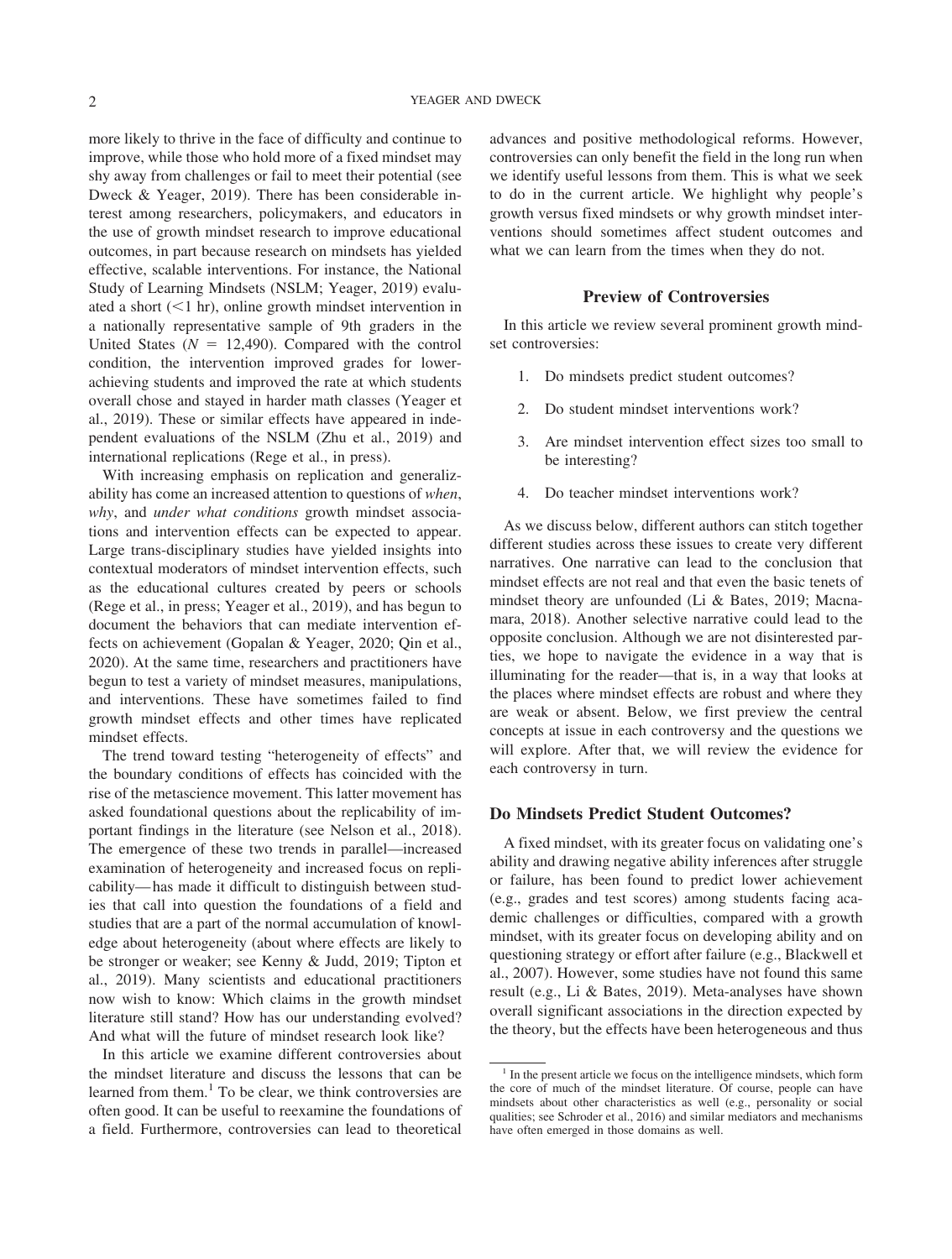call for a greater understanding of where these associations are likely and where they may be less likely [\(Burnette et al.,](#page-13-6) [2013;](#page-13-6) [Sisk et al., 2018\)](#page-14-7).

Recently, [Macnamara \(2018\)](#page-14-5) and her coauthors [\(Bur](#page-13-7)[goyne et al., 2020;](#page-13-7) [Sisk et al., 2018\)](#page-14-7) and Bates and his coauthor [\(Li & Bates, 2019\)](#page-14-4) have looked at this pattern of results and called into question the basic correlations between mindsets and outcomes. Below, we look at the differences across these correlational studies to try and make sense of the discrepant results. We ask: Are the effects found in the large, generalizable studies (i.e., random or complete samples of defined populations), particularly those conducted by independent organizations or researchers? And how can we know whether a given result is a "failure to replicate" or a part of a pattern of decipherable heterogeneity?

# **Do Student Mindset Interventions Work?**

The effects of mindset interventions on student outcomes have been replicated but they, too, are heterogeneous [\(Sisk](#page-14-7) [et al., 2018;](#page-14-7) [Yeager et al., 2019\)](#page-15-2). Some studies (and subgroups within studies) have shown noteworthy effects, but other studies or subgroups have not. [Macnamara \(2018\),](#page-14-5) Bates [\(Li & Bates, 2019\)](#page-14-4) and several commentators [\(Shpancer, 2020;](#page-14-8) [Warne, 2020\)](#page-14-9) have argued that this means mindset interventions do not work or are unimportant. Others have looked at the same data and concluded that the effects are meaningful and replicable but they are likely to be stronger or weaker for different people in different contexts [\(Bryan et al., 2020;](#page-13-8) [Gelman, 2018\)](#page-13-9). We ask whether the heterogeneity is in fact informative and whether there is an overarching framework that could explain (and predict in advance) heterogeneous effects.

# **Are Mindset Intervention Effect Sizes Too Small to be Interesting?**

Macnamara and colleagues have argued that growth mindset intervention effect sizes are too small to be worthy of attention [\(Macnamara, 2018;](#page-14-5) [Sisk et al., 2018\)](#page-14-7). Others have disagreed [\(Gelman, 2018;](#page-13-9) [Kraft, 2020;](#page-13-10) [The World](#page-14-10) [Bank, 2017\)](#page-14-10). Here we ask: What are the appropriate benchmarks for the effect sizes of educational interventions? How do mindset interventions compare? And how can an appreciation of the moderators of effects contribute to a more nuanced discussion of "true" effect sizes for interventions (also see [Bryan et al., 2020;](#page-13-8) [Vivalt, 2020\)](#page-14-11)?

## **Do Teacher Mindset Interventions Work?**

Correlational research has indicated a role for educators' mindsets and mindset-related practices in student achievement [\(Canning et al., 2019;](#page-13-11) [Leslie et al., 2015;](#page-14-12) [Muenks et](#page-14-13) [al., 2020\)](#page-14-13). Nevertheless, two recent mindset interventions, delivered to and by classroom teachers, have not had any discernable effects on student achievement [\(Foliano et al.,](#page-13-12) [2019;](#page-13-12) [Rienzo et al., 2015\)](#page-14-14). We examine the issue of teacherfocused interventions and ask: Why might it be so difficult to coach teachers to instill or support a growth mindset? How can the next generation of mindset research make headway on this?

# **Controversies**

# **Controversy 1: Do Mindsets Predict Student Outcomes?**

#### *Background*

**What is Mindset Theory?** Let us briefly review the theoretical predictions before assessing the evidence. Mindset theory [\(Dweck, 1999;](#page-13-0) [Dweck & Leggett, 1988;](#page-13-1) see [Dweck & Yeager, 2019\)](#page-13-2) grows out of two traditions of motivational research: attribution theory and achievement goal theory. Attribution theory proposed that people's explanations for a success or a failure (their attributions) can shape their reactions to that event [\(Weiner & Kukla, 1970\)](#page-15-4), with attributions of failure to lack of ability leading to less persistent responses to setbacks than attributions to more readily controllable factors, such as strategy or effort (see [Weiner, 1985\)](#page-15-5). Research by [Diener and Dweck \(1978\)](#page-13-13) and [Dweck and Reppucci \(1973\)](#page-13-14) suggested that students of similar ability could differ in their tendency to show these different attributions and responses. Later, achievement goal theory was developed to answer the question of *why* students with roughly equal ability might show different attributions and responses to a failure situation [\(Elliott &](#page-13-15) [Dweck, 1988\)](#page-13-15). This line of work suggested that students who have the goal of validating their competence or avoiding looking incompetent (a performance goal) tend to show more helpless reactions in terms of (ability-focused) attributions and behavior, relative to students who have the goal of developing their ability (a learning goal; [Elliott &](#page-13-15) [Dweck, 1988;](#page-13-15) [Grant & Dweck, 2003\)](#page-13-16).

The next question was: Why might students of equal ability differ in their tendency toward helpless attributions or performance goals? This is what mindset theory was designed to illuminate. Mindset theory proposes that situational attributions and goals are not isolated ideas but instead are fostered by more situation-general mindsets [\(Molden & Dweck, 2006\)](#page-14-15). These more situation-general mindset beliefs about intelligence—whether it is fixed or can be developed—are thought to lead to differences in achievement (e.g., grades and test scores) because of the different goals and attributions in situations involving challenges and setbacks.

In summary, mindset theory is a theory about responses to challenges or setbacks. It is not a theory about academic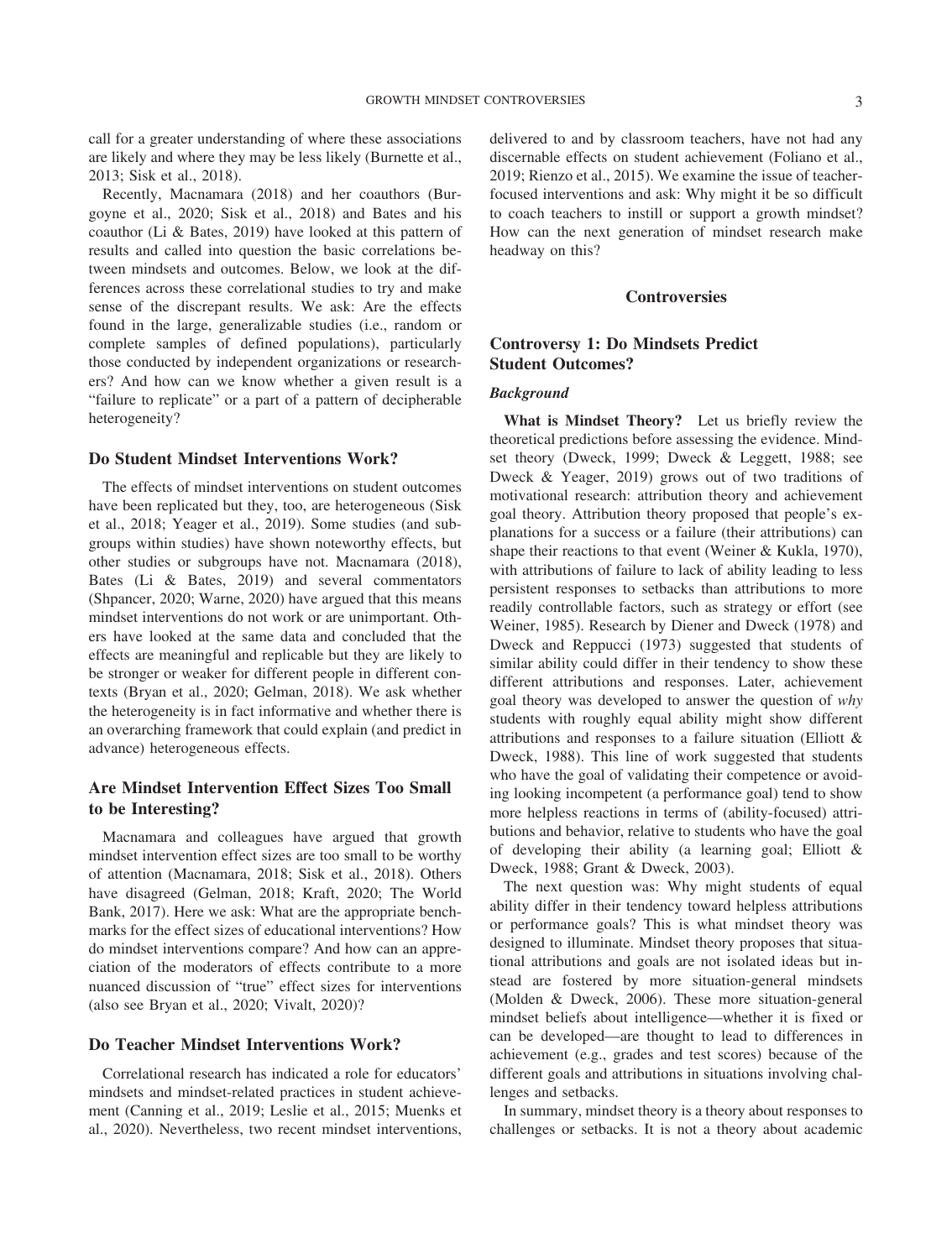achievement in general and does not purport to explain the lion's share of the variance in grades or test scores. The theory predicts that mindsets should be associated with achievement particularly among people who are facing challenges.

**How Are Mindsets Measured?** Mindsets are typically assessed by gauging respondents' agreement or disagreement with statements such as "You have a certain amount of intelligence, and you really can't do much to change it" [\(Dweck, 1999\)](#page-13-0). Greater agreement with this statement corresponds to more of a fixed mindset, and greater disagreement corresponds to more of a growth mindset. Mindsets are not all-or-nothing—they are conceptualized as being on a continuum from fixed to growth, and people can be at different parts of the continuum at different times. In studies in which survey space has been plentiful, mindsets are often measured with three to four items framed in the fixed direction and three to four items framed in the growth direction, with the former being reverse-scored (e.g., [Black](#page-13-5)[well et al., 2007\)](#page-13-5). In recent large-scale studies in which space is at a premium (e.g., [Yeager et al., 2016,](#page-15-6) [2019\)](#page-15-7), a more streamlined measure of the two or three strongest fixed-framed items is used for economy, simplicity, and clarity. Recently, several policy-oriented research studies have adapted the mindset measures for use in national surveys (e.g., [Claro & Loeb, 2019\)](#page-13-17).

# *Controversy 1a: Do Measured Mindsets Predict Academic Achievement?*

**Preliminary Evidence.** An initial study [\(Blackwell et](#page-13-5) [al., 2007,](#page-13-5) Study 1,  $N = 373$ ) found that students reporting more of a growth mindset showed increasing math grades over the 2 years of a difficult middle school transition, whereas those with more of a fixed mindset did not (even though their prior achievement did not differ). Later, a meta-analysis by [Burnette et al. \(2013\)](#page-13-6) summarized data from many different kinds of behavioral tasks and administrative records, in the laboratory and the field, and from many different participant populations, and found that mindsets were related to achievement and performance.

**Large-Scale Studies.** Many large studies conducted by governments and nongovernmental organizations have found that mindsets were correlated with achievement. First, all 4th to 7th grade students in the largest districts of California were surveyed as part of the state accountability system, (the "CORE" districts;  $N = 300,629$ ). Growth mindset was associated with higher English/Language Arts scores,  $r = .28$ , and higher math scores,  $r = .27$  [\(Claro &](#page-13-17) [Loeb, 2019,](#page-13-17) Table 2, Column 1; also see West et al.,  $2018$ <sup>2</sup> A follow-up analysis of the same dataset found that the association between mindset and test scores was stronger among students who were struggling the most (those who were medium-to-low achieving students; [Kanopka et al.,](#page-13-18) [2020\)](#page-13-18), which is consistent with mindset theory. Next, three

large survey studies—including the NSLM and the U-say study in Norway  $(N = 23,446)$ —collectively showed a correlation of mindset with high school grades of  $r = .24$ (see [Figure 1\)](#page-4-0). In Chile, all 10th grade public school students ( $N = 168,533$ ) were asked to complete growth mindset questions in conjunction with the national standardized test. Mindsets were correlated with achievement test scores at  $r = .34$ , and correlations were larger among students with greater risk of low performance (those facing socioeconomic disadvantages; [Claro et al., 2016\)](#page-13-19). In another large study, the Programme for International Student Assessment (PISA), conducted by the OECD (an international organization that is charged with promoting economic growth around the world through research and education), surveyed random samples of students from 74 developed nations  $(N = 555,458,$  see [Figure 1\)](#page-4-0) and showed that growth mindset was significantly and positively associated with test scores in 72 of those nations [\(OECD, 2019;](#page-14-16) the exceptions were China and Lebanon). (If the three separate regions of China are counted as different nations, the positive associations were significant in 72 out of 76 cases.) The OECD correlations for the United States and Chile approximated the previously noted data (see [Figure 1\)](#page-4-0).

**Unsupportive Evidence.** In a recent study of  $N = 433$ Chinese students in 5th and 6th grade, [Li and Bates \(2019\)](#page-14-4) found no significant correlation between students' reported mindsets and their grades or intellectual performance.<sup>3</sup> [Bah](#page-13-20)[ník and Vranka \(2017\)](#page-13-20) likewise found no association between mindsets and aptitude tests in a large sample of university applicants in the Czech Republic  $(N = 5,653)$ . There can be many reasons for these null effects. One can be that the China sample is a smaller sample of convenience and so the results may be less informative. Another can be the choice and translation of the mindset items. However, the PISA data may provide another possible, perhaps more interesting, explanation. Looking at [Figure 1,](#page-4-0) we see that there was no positive correlation in the PISA data for China overall (and there was even a negative correlation for the mainland China students); moreover, the Czech Republic was 71st out of 74 OECD nations in the size of their correlation. Thus, the PISA data may suggest that the [Li and](#page-14-4) [Bates \(2019\)](#page-14-4) and [Bahník and Vranka \(2017\)](#page-13-20) correlational

<sup>2</sup> The [Claro and Loeb \(2019\)](#page-13-17) study also did an analysis focused on *learning* (i.e., test score *gains*). Such analyses will reduce the estimated correlations with mindset because they would be controlling for any effect of mindset on prior achievement, but these analyses too were significant

and in the direction expected by mindset theory.<br> $3$  [Li and Bates \(2019\)](#page-14-4) also tested the effects of intelligence praise (not mindset) on students' motivation, similar to what was done by [Mueller and](#page-14-17) [Dweck \(1998\).](#page-14-17) The authors reported three experiments, one of which was a significant replication at  $p < .05$  and one of which was a marginally significant replication at  $p < .10$  (two-tailed hypothesis tests). However, each study was under-powered. The most straightforward analysis with individually under-powered replications is to aggregate the data. When this was done across the three studies, [Li and Bates \(2019\)](#page-14-4) clearly replicated [Mueller and Dweck \(1998\),](#page-14-17)  $p < .05$ .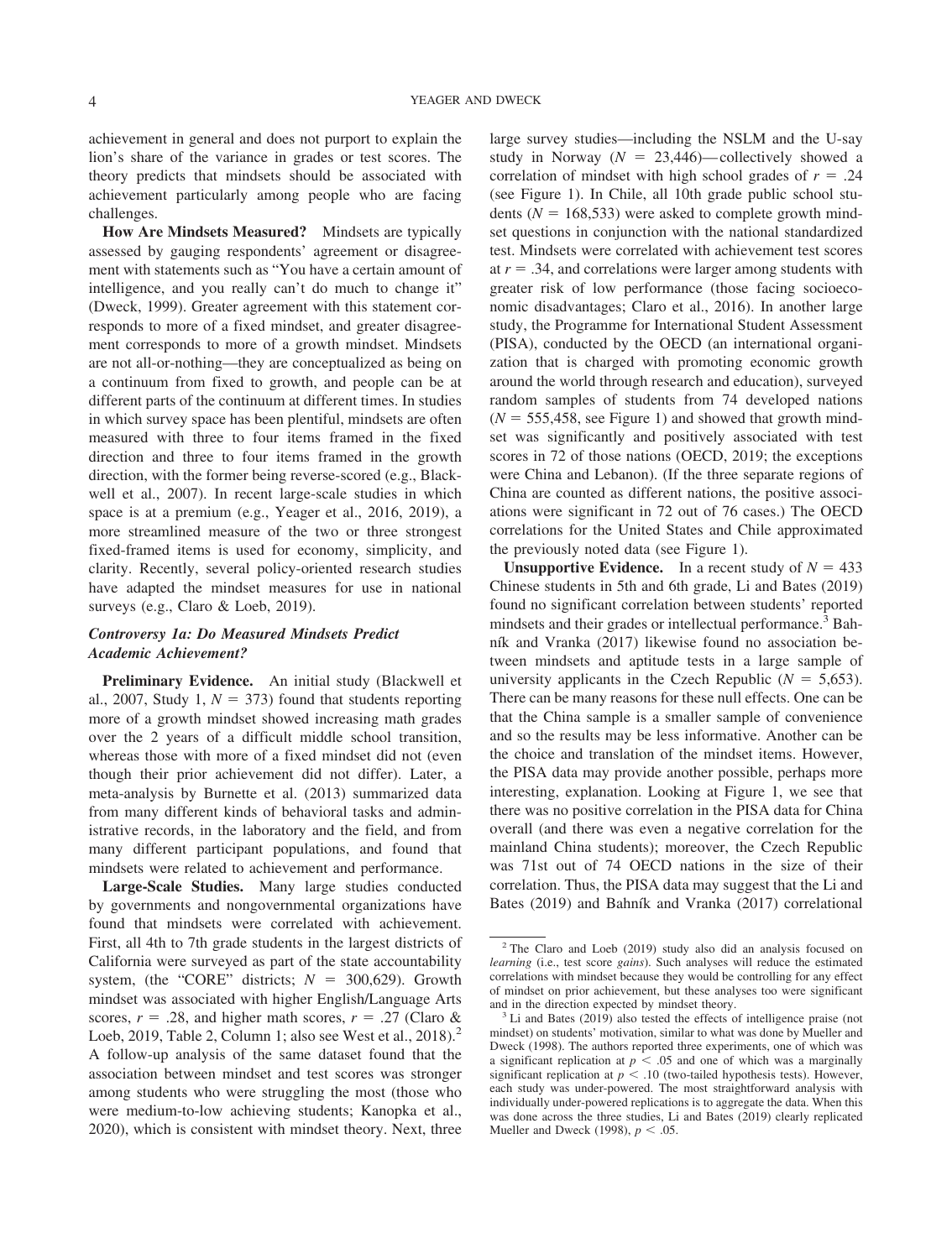## <span id="page-4-0"></span>**Figure 1**

*Correlations Between Mindset and Test Scores in 74 Nations Administering the Mindset Survey in the 2018 PISA (N 555,458)*



*Note.* Each dot is a raw correlation between the single-item mindset measure and PISA reading scores for each nation's 15 year-olds. Bars: 95% confidence intervals (CIs). Data Source: OECD, PISA, 2018 Database, Table 3.B1.14.5. Data were reported by the OECD in *SD* units; these were transformed to *r* using the standard "*r* from *d*" formulas. One nation contributed three different effect sizes according to the OECD (China: for Macao, for Hong Kong, and for four areas of the mainland); these three effect sizes were averaged here. Looking at the three China effects separately, each was near zero, and mainland China was negative and significant. See the online article for the color version of this figure.

studies happened to be conducted in cultural contexts that have the weakest links between mindsets and achievement in the developed world. Of course, this does not mean that every sample from these countries would show a null effect or that every sample from the countries with the higher positive correlations would show a positive effect, but the cross-national results help us to see whether a given study fits a pattern or not.

A recent meta-analysis, presented as unsupportive of mindset theory's predictions, was, upon closer inspection, consistent with the conclusions from the large-scale studies. Macnamara and colleagues meta-analyzed many past studies' effect sizes, with data from different nations, age groups, and achievement levels, and using many different kinds of mindset survey items [\(Sisk et al., 2018,](#page-14-7) Study 1). They found an overall significant association between mindsets and academic performance. However, this overall association was much smaller  $(r = .09)$  than the estimates from the generalizable samples presented above  $(r = .24$  to  $r = 34$ ). This puzzle can be solved when we realize that the [Sisk et al. \(2018\)](#page-14-7) results were heterogeneous ( $l^2 = 96.29\%$ ), and that this caused the random effects meta-analysis to give about the same weight in the average to the effect sizes of very small, outlying studies from convenience samples as it gave to the generalizable studies. The data from three generalizable data sets (the CORE data, the Chile data, and

the U.S. National Study of Learning Mindsets), which contributed 296,828, or 81%, of all participant data in the [Sisk](#page-14-7) [et al. \(2018\)](#page-14-7) meta-analysis, were given roughly the same weight as correlations with sample sizes of  $n = 10$  or fewer participants (of which there were 19).

**Conclusions.** There is a replicable and generalizable association between mindsets and achievement. A lesson from this controversy is to underscore that this association cannot be captured with a single, summary effect size. Mindset associations with outcomes were expected to be, and often were, stronger among people facing academic difficulties or setbacks. Further, there was (and always will be) some unexplained heterogeneity across cultures and almost certainly within cultures as well. This unexplained heterogeneity should be a starting point for future theory development. To quote [Kenny and Judd \(2019\),](#page-13-4) "rather than seeking out the 'true' effect and demonstrating it once and for all, one approaches science . . . with a goal of understanding all the complexities that underlie effects and how those effects vary" (p. 10).

In line with this recommendation, we are deeply interested in cultures in which a growth mindset does *not* predict higher achievement, such as mainland China. Multinational probability sample studies are uniquely suited to investigate this. On the PISA survey, students in mainland China reported spending 57 hr per week studying [\(OECD, 2019,](#page-14-16)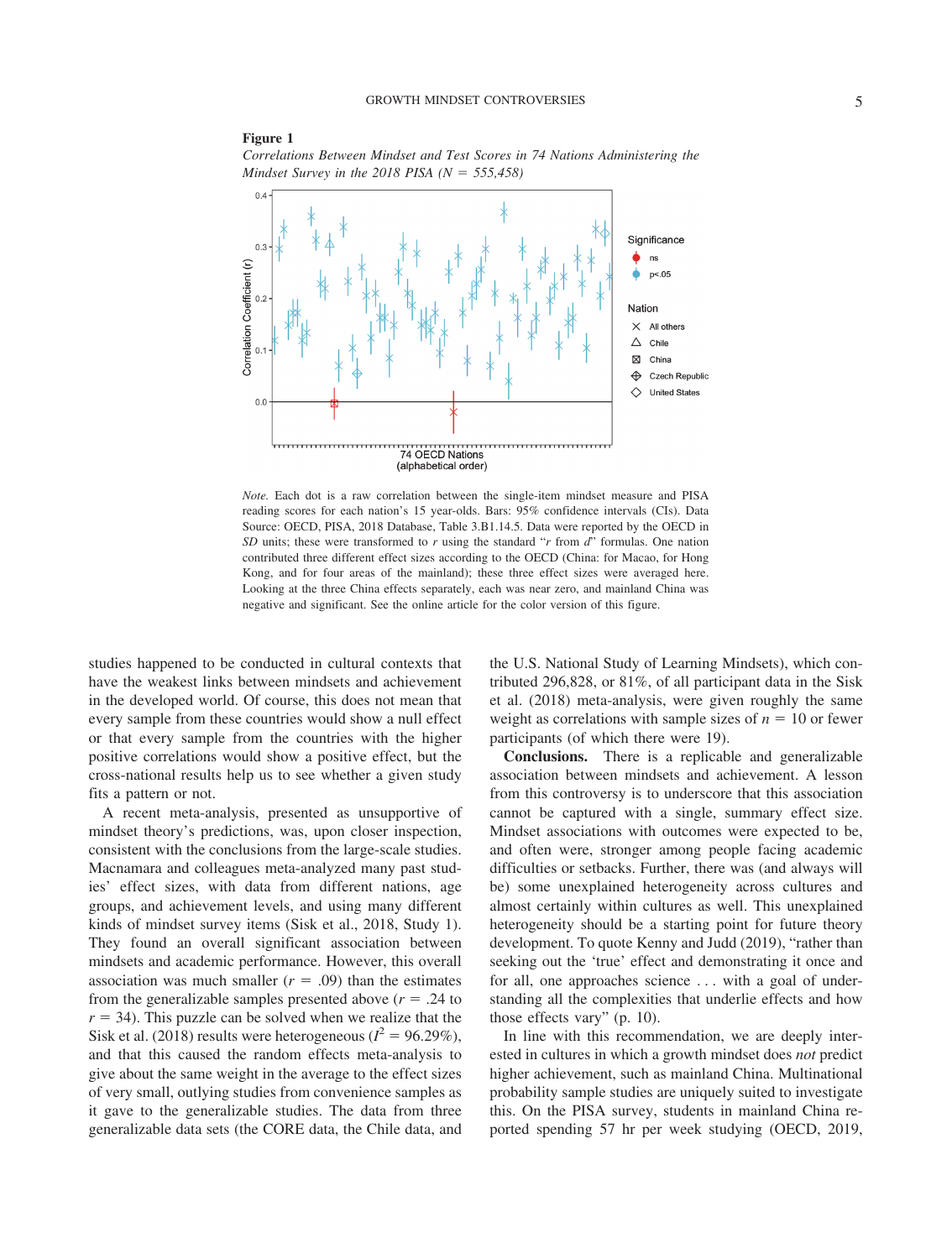Figure 1.4.5), the second-most in the world. Perhaps a growth mindset cannot increase hours of studying or test scores any further when there is already a cultural imperative to work that hard. However, that does not mean mindset has no effect in such cultures. Mindset has an established association with mental health and psychological distress [\(Burnette et al., 2020;](#page-13-21) [Schleider et al., 2015;](#page-14-18) [Seo et al., in](#page-14-19) [press\)](#page-14-19). Of all OECD nations, mainland China had the *strongest* association between fixed mindset and "fear of failure," a precursor to poor mental health [\(OECD, 2019,](#page-14-16) Table 3.2.). This suggests that perhaps a growth mindset might yet have a role to play in student well-being there.

# *Controversy 1b: Does the Mindset "Meaning System" Replicate?*

[Burgoyne et al. \(2020\)](#page-13-7) have claimed that the evidence for the mindset "meaning system" is not robust. First, we review the predictions and measures, and then we weigh the evidence.

**Meaning System Predictions.** The two mindsets are thought to orient students toward different goals and attributions in the face of challenges and setbacks. Research has also found (e.g., [Blackwell et al., 2007\)](#page-13-5) that the two mindsets can orient students toward different interpretations of effort. For this reason, we have suggested that each mindset fosters its own "meaning system." More specifically, mindset theory expects that the belief in fixed ability should be associated with a meaning system of *performance goals* (perhaps particularly performance-avoidance goals, which is the goal of avoiding situations that could reveal a lack of ability), *negative effort beliefs* (e.g., the belief that the need to put forth effort on a task reveals a lack of talent), and *helpless attributions* in response to difficult situations (e.g., attributing poor performance to a stable flaw in the self, such as being "dumb"). A growth mindset meaning system is the opposite, involving learning goals, positive effort beliefs, and resilient (e.g., strategy-focused) attributions (see [Dweck & Yeager, 2019\)](#page-13-2). Thus, the prediction is that measured mindsets should be associated with their allied goals, effort beliefs, and attributions.

**Meaning System Measures.** In evaluating the robustness of the meaning system, one must carefully examine the measures used to see whether they capture the spirit and the psychology of the meaning system in question. Indeed, as a meta-analysis by Hulleman points out, research on achievement goals has often used "the same label for different constructs" [\(Hulleman et al., 2010,](#page-13-22) p. 422). There are two very different types of performance goal measures: those focused on *appearance/ability* (i.e., validating and demonstrating one's abilities) and those focused on living up to a *normative standard* (e.g., doing well in school; also see [Grant & Dweck, 2003\)](#page-13-16). These two different types of performance goal measures have different (even reversed) associations with achievement and with other motivational

constructs (see Table 13, p. 438, in [Hulleman et al., 2010\)](#page-13-22). Mindset studies have mostly asked about appearancefocused achievement goals (e.g., "It's very important to me that I don't look stupid in [this math] class," as in [Blackwell](#page-13-5) [et al., 2007,](#page-13-5) Study 1; also see [Table 1\)](#page-6-0). However, correlations of mindset with normative achievement goals (the desire to do well in school overall) are not expected. Next, learning goals measures do not simply ask about the value of learning in general but ask about it in the context of a tradeoff (e.g., in [Blackwell et al., 2007:](#page-13-5) "It's much more important for me to learn things in my classes than it is to get the best grades;" also see [Table 1\)](#page-6-0). The reason is that almost anyone, even students with more of a fixed mindset, should be interested in learning, but mindsets should start to matter when people might have to sacrifice their public image as a high-ability person to learn. Finally, attributions are typically assessed in response to a failure situation (see [Robins & Pals, 2002](#page-14-20) and [Table 1\)](#page-6-0), which is where the two mindsets part ways.

**Initial Evidence.** The first study to simultaneously test multiple indicators of the mindset meaning system was conducted by [Robins and Pals \(2002\)](#page-14-20) with college students  $(N = 508)$ . They found that a fixed mindset was associated with performance goals and fixed ability attributions for failure, as well as helpless behavioral responses to difficulty,  $rs = .31, .19,$  and  $.48$ , respectively (effort beliefs were not assessed). Later, [Blackwell et al. \(2007,](#page-13-5) Study 1, *N* 373) replicated these findings, adding a measure of effort beliefs.

Each meaning system hypothesis has also been tested individually in experiments which directly manipulated mindsets through persuasive articles (without mentioning any of the meaning system constructs). In a study of mindsets and *achievement goals*, [Cury et al. \(2006,](#page-13-23) Study 2) manipulated mindsets, without discussing goals, and showed that this caused differences in performance versus learning or mastery goals in the two mindset conditions. In a study of mindsets and *effort beliefs*, [Miele and Molden](#page-14-21) [\(2010,](#page-14-21) Study 2) crossed a manipulation of mindsets (fixed vs. growth) with a manipulation of how hard people had to work to interpret a passage of text.<sup>4</sup> Participants induced to hold more of a fixed mindset lowered their competence perceptions when they had to work hard to interpret the passage, and increased their competence perceptions when the passage was easy to interpret, relative to those induced to hold a growth mindset (who did not differ in their competence perceptions in the hard vs. easy condition). It is also important to note that actual performance and effort were constant across the mindset conditions, but mindsets

<sup>4</sup> [Miele and Molden \(2010\)](#page-14-21) note that "the two versions of the [mindsetinducing] article focused solely on whether intelligence was stable or malleable and did not include any information about the role of mental effort or processing fluency in comprehension and performance" (p. 541).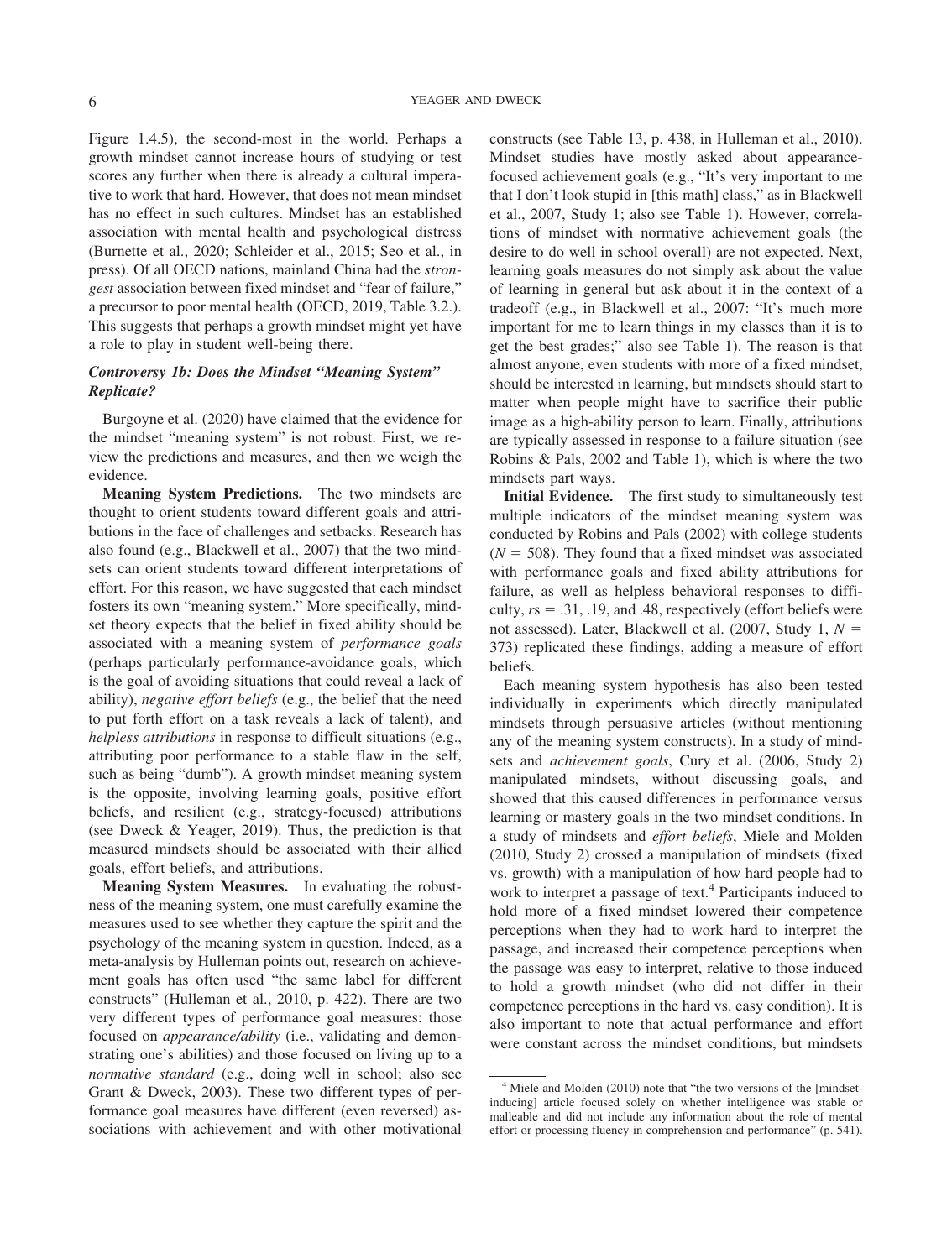#### GROWTH MINDSET CONTROVERSIES 7

| Sample                  |                    |                    |
|-------------------------|--------------------|--------------------|
| NSLM pilot, $N = 3,306$ | NSLM, $N = 14,894$ | U-say, $N = 5,247$ |
| .43                     | .40                | .41                |
|                         |                    |                    |
| .47                     | .32                | .36                |
|                         |                    |                    |
| .21                     | .21                | .17                |
| $-.16$                  | $-.14$             | $-.21$             |
|                         |                    |                    |
| .29                     | .28                | .23                |
| $-.14$                  | $-.15$             | $-.25$             |
|                         |                    |                    |

<span id="page-6-0"></span>**Table 1**

*Correlations of Fixed Mindsets With the "Mindset Meaning System" in Replication Studies*

*Note.* NSLM = National Study of Learning Mindsets. Correlations do not adjust for unreliability in the single items, so effect sizes are conservative relative to measures with less measurement error. Data sources: the NSLM [\(Yeager et al., 2019\)](#page-15-7); the NSLM pilot study [\(Yeager et al., 2016\)](#page-15-6), and a replication of the NSLM in Norway, the *U*-say study [\(Rege et al., in press\)](#page-14-0). Effort beliefs: "When you have to try really hard in a subject in school, it means you can't be good at that subject;" Performance-avoidance goals: "One of my main goals for the rest of the school year is to avoid looking dumb in my classes;" Learning goals: Student chose between "easy math problems that will not teach you anything new but will give you a high score vs. harder math problems that might give you a lower score but give you more knowledge"; Helpless responses to challenge: Getting a bad grade "means I'm probably not very smart at math;" Resilient responses to challenge: After a bad grade, saying "I can get a higher score next time if I find a better way to study." All  $ps < .05$ .

caused different appraisals of the meaning of the effort they expended. Finally, studies of mindsets and *resilient versus helpless reactions* to difficulty have manipulated mindsets without mentioning responses to failure. These have shown greater *resilience* among those induced with a growth mindset (e.g., attributing failure to effort and/or seeking out remediation) and greater *helpless responses* among those induced with a fixed mindset [\(Hong et al., 1999;](#page-13-24) [Nussbaum](#page-14-22) [& Dweck, 2008\)](#page-14-22).

**Meta-Analysis.** A meta-analysis by [Burnette et al.](#page-13-6) [\(2013\)](#page-13-6) synthesized the experimental and correlational evidence on the meaning system hypotheses using data from  $N = 28,217$  participants. Consistent with mindset theory, the effects of mindset on achievement goals (performance vs. learning) and on responses to situations (helpless vs. mastery) were replicated and were statistically significantly stronger (by approximately 50% on average) when people were facing a setback (what the authors called "ego threats"; [Burnette et al., 2013\)](#page-13-6).

**Large-Scale Studies Using Standardized Measures.** Recently, three different large studies with a total of over 23,000 participants have replicated the meaning system correlations (see [Figure 2](#page-7-0) and [Table 1\)](#page-6-0), two of which were generalizable to entire populations of students, either to the United States overall, [\(Yeager et al., 2019\)](#page-15-7) or to entire parts of Norway [\(Rege et al., in press\)](#page-14-0).

These studies used the "Mindset Meaning-System Index" (MMI) a standardized measure comprised of single items for each construct. To create the MMI, from past research (e.g., [Blackwell et al., 2007\)](#page-13-5) we chose the most prototypical or paradigmatic items that loaded highly onto the common factor for that construct and covered enough of the construct that it could stand in for the whole variable, Meeting the criteria set forth above, the performance goal item was appearance/ability focused, the learning goal involved a tradeoff (e.g., learning but risking your high grades vs. not learning but maintaining a high-ability image), and the attribution items involved a response to a specific failure situation. Each item was then edited to be clear enough to be administered widely, especially to those with different levels of language proficiency.

**Understanding an Unsupportive Study.** In a study with  $N = 438$  undergraduates, [Burgoyne et al. \(2020\)](#page-13-7) found weak or absent correlations between their measure of mindsets and their measures of some of the meaning system variables (performance goals, learning goals, and attributions), none of which met their  $r = .20$  criterion for a meaningful effect. (They did not include effort beliefs.)

The data from [Burgoyne et al. \(2020\)](#page-13-7) are thoughtprovoking. They differ from the data provided by [Robins](#page-14-20) [and Pals \(2002\);](#page-14-20) [Blackwell et al. \(2007\)](#page-13-5) and by the participants just mentioned. Indeed, [Table 1](#page-6-0) shows that 10 out of 15 of the correlations in the three large replications exceeded the  $r = .20$  threshold set by Burgoyne et al., even without adjusting for the unreliability in single-item measures that can attenuate the magnitude of associations.

One solution to the puzzling discrepancy is that [Burgoyne](#page-13-7) [et al. \(2020\)](#page-13-7) did not adhere closely to the measures used in past studies. The nature of these deviations can be instructive for theory and future research. Tellingly, [Burgoyne et](#page-13-7) [al. \(2020\)](#page-13-7) asked about normative-focused performance goals ("I worry about the possibility of performing poorly"), not appearance/ability-focused goals (cf. [Grant & Dweck,](#page-13-16)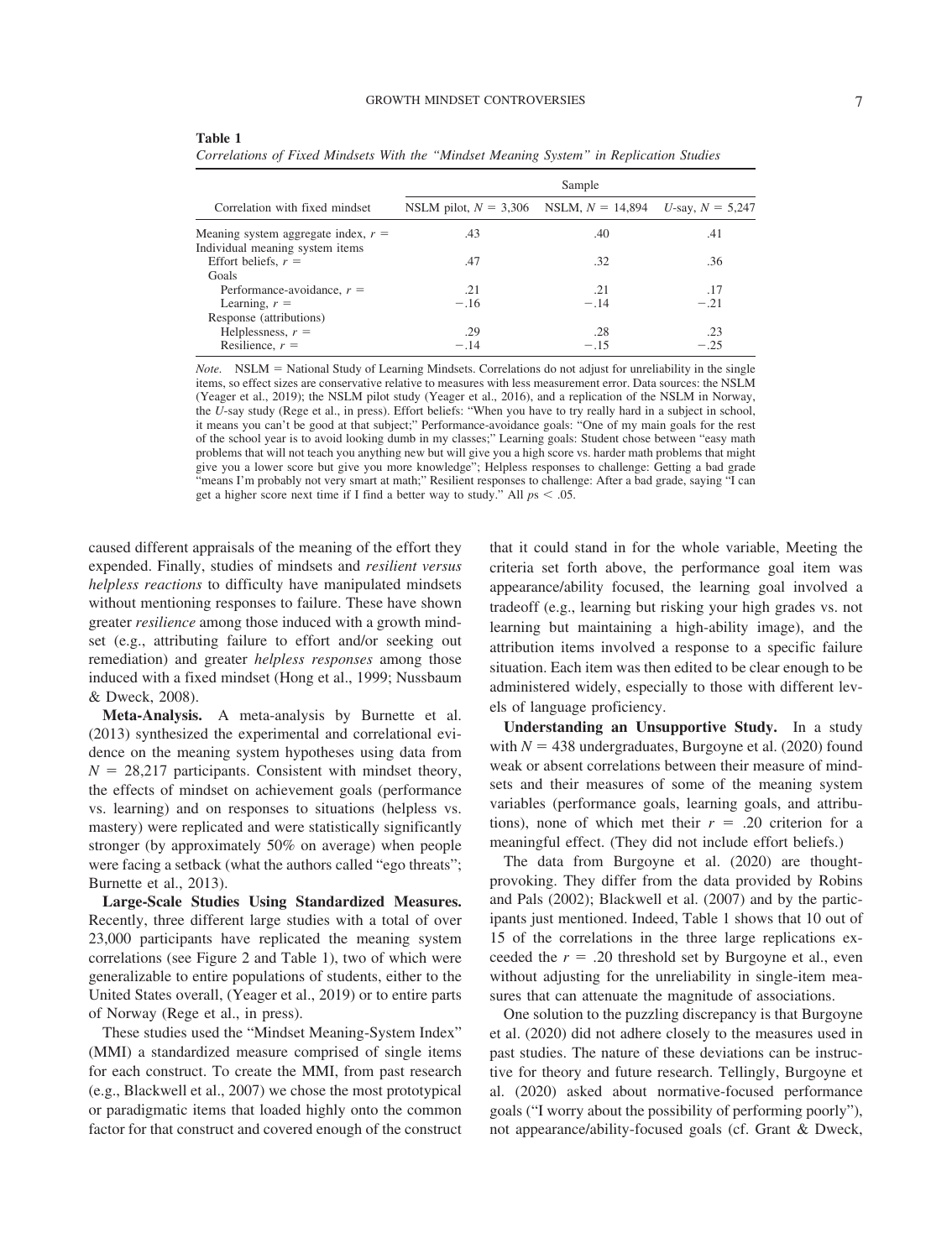#### 8 YEAGER AND DWECK

#### <span id="page-7-0"></span>**Figure 2**

*The Correlation Between Fixed Mindsets, the Meaning System, and Academic Outcomes Were Replicated in Three Large Studies of First-Year High School Students in Two Nations*



*Note.* Statistics are zero-order correlations estimated by meta-analytically aggregating three data sets: The U.S. National Study of Learning Mindsets (NSLM) pilot [\(Yeager et al., 2016\)](#page-15-6); The U.S. NSLM [\(Yeager et al., 2019\)](#page-15-7); The Norway U-say experiment [\(Rege](#page-14-0) [et al., in press\)](#page-14-0). All  $ps < .001$ . Data from each of the items for each of the three studies are presented in [Table 1](#page-6-0) later in the article. The meaning system paths to grades and course-taking were measured with the aggregate of the Mindset Meaning System items (see [Table 1](#page-6-0) below and the online appendix for the questionnaire). The MMI measure is brief (five items) so that it could be incorporated into large-scale studies. Because these are single-item measures, magnitudes of correlations are likely to be underestimates of true associations.

[2003;](#page-13-16) [Hulleman et al., 2010\)](#page-13-22). Students with more of a growth mindset may well be just as eager to do well in school (and not do poorly) as those with more of a fixed mindset (indeed, endorsement of their item was near ceiling). Where they should differ is in whether they are highly concerned with maintaining a public (or private) image of being a "smart" not a "dumb" person. To begin to find out if this solves the puzzle, we were able to include both measures of performance goals in a study of mindset we were conducting with  $N = 1,582$  U.S. 8th to 12th graders (preregistration: osf.io/3mtcz; see the [online supplemental](http://dx.doi.org/10.1037/amp0000794.supp) [materials\)](http://dx.doi.org/10.1037/amp0000794.supp). A Bayesian analysis using Stan [\(Gelman et al.,](#page-13-25) [2015\)](#page-13-25) found that a fixed mindset was associated with our ability-focused goals item,  $r = .25$  [95% posterior density interval: .20, .29], and this was greater than Burgoyne's criterion of  $r = .20$  with 97% probability, while a fixed mindset was more weakly associated with the normativefocused goals composite,  $r = .08$  [.03, .13], probability  $r <$  $.20 = 99.9\%$ . These data support our argument that at least in some cases [Burgoyne et al. \(2020\)](#page-13-7) used items that did not truly test the meaning system hypotheses.<sup>5</sup>

**Conclusion.** The [Burgoyne et al. \(2020\)](#page-13-7) study was instructive because it provided an opportunity to articulate the aspects of the constructs that are most central to mindset theory. In addition, it showed the need for standardized measures, not only of the mindsets, but also of their meaning system mediators. Being short, the MMI is not designed to maximize effect sizes in small studies, but rather is designed to provide a standardized means for learning about where (and perhaps for testing hypotheses about why) the meaning system variables should be more strongly or weakly related to mindsets, to each other, and to outcomes.

# **Controversy 2: Do Student Mindset Interventions Work?**

Based on their meta-analysis of mindset interventions, Macnamara and colleagues [\(Macnamara, 2018;](#page-14-5) [Sisk et al.,](#page-14-7) [2018\)](#page-14-7) concluded that there is only weak evidence that mindset interventions work or yield meaningful effects. Here, we first clarify what is meant by a growth mindset intervention. Then we ask: Do the effects replicate and hold up in preregistered studies and independent analyses? And are the effects *meaningfully* heterogeneous—that is, do the

 $<sup>5</sup>$  In addition, the [Burgoyne et al. \(2020\)](#page-13-7) study included a single attri-</sup> butional item which did not ask about an interpretation of any failure event (it simply said "Talent alone—without effort— creates success"), unlike [Robins and Pals \(2002\).](#page-14-20)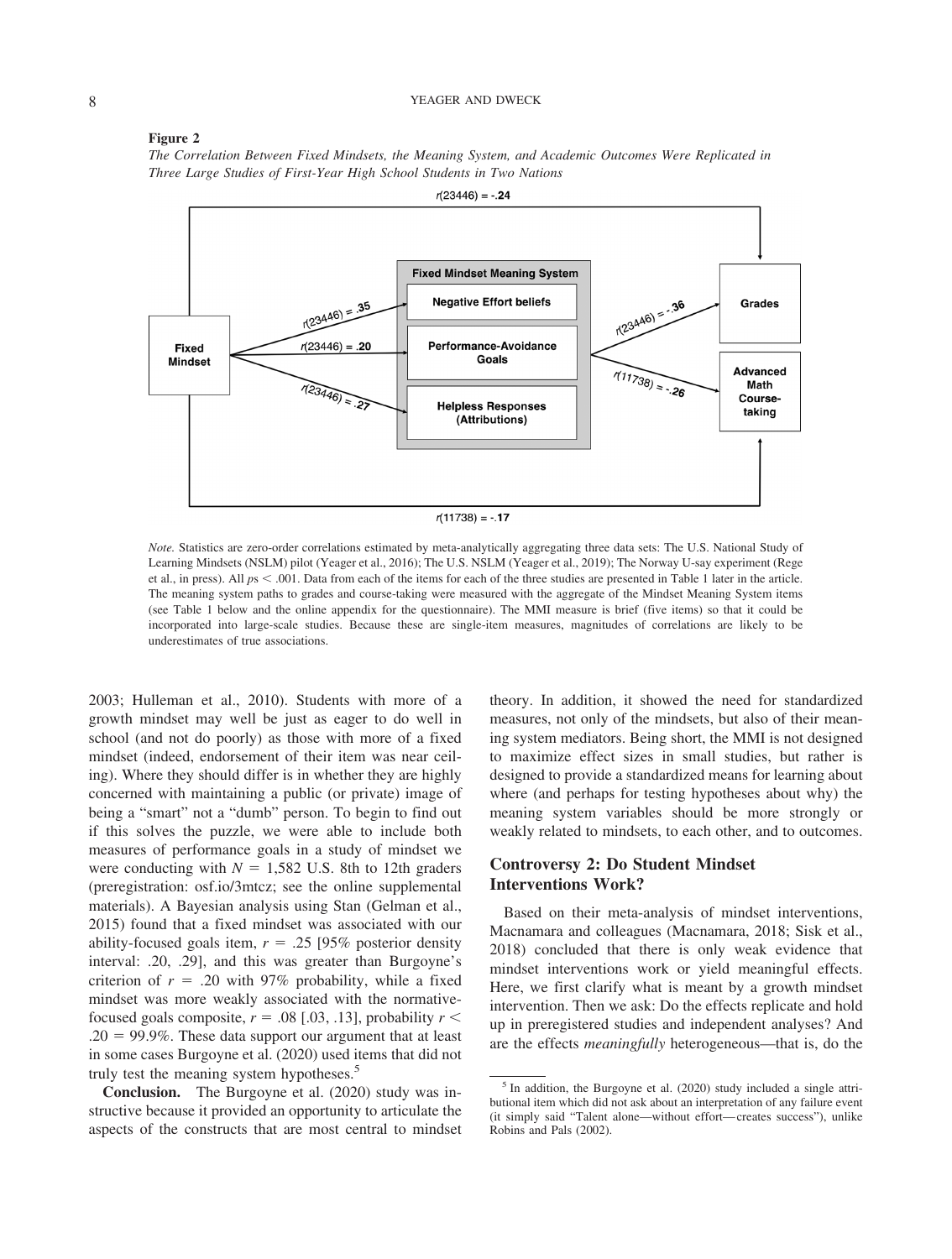moderation analyses reveal new insights, mechanisms, or areas for future research?

# *What Is a Growth Mindset Intervention?*

**The Intervention's Core Content.** A growth mindset intervention teaches the idea that people's academic and intellectual abilities can be developed through actions they take (e.g., effort, changing strategies, and asking for help; [Yeager & Dweck, 2012;](#page-15-0) [Yeager, Romero, et al., 2016\)](#page-15-6). The intervention usually conveys information about neuroplasticity through a memorable metaphor. The NSLM, for instance, stated "the brain is like a muscle—it gets stronger (and smarter) when you exercise it." Merely defining and illustrating the growth mindset with a metaphor could never motivate sustained behavior change, however. The intervention must also mention concrete actions people can take to implement the growth mindset, such as "You exercise your brain by working on material that makes you think hard in school." Students also heard stories from scientists, peers, and notable figures who have used a growth mindset. The intervention is not a passive experience but invites active engagement. In the NSLM, for example, students wrote short essays about times they have grown their abilities after struggling and how they might use a growth mindset for future goals. They also wrote a letter to encourage a future student who had fixed mindset thoughts such as "I'm already smart, so I don't have to work hard" or "I'm not smart enough, and there's nothing I can do about it." This is called a "saying-is-believing" exercise and it can lead students to internalize the growth mindset in a short time, through cognitive dissonance processes [\(Aronson et al., 2002\)](#page-13-26).

**Crucial Details.** Several details are crucial to the intervention's effectiveness. A growth mindset is not simply the idea that people can get higher scores if they try harder. To count as a growth mindset intervention, it must make an argument that ability itself has the potential to be developed. Telling students that they succeeded because they tried hard, for example, is an attribution manipulation, not a growth mindset intervention (cf. [Li & Bates, 2019\)](#page-14-4). A growth mindset intervention also does not require one to believe that ability can be greatly or easily changed. It deals with the *potential* for change, without making any claim or promise about the magnitude or ease of that change. Nor does a growth mindset intervention say that ability does not matter or does not differ. Rather, it focuses on within-person comparisons—the idea that people can improve relative to prior abilities.

Finally, growth mindset interventions can be poorly crafted or well-crafted (see [Yeager, Romero, et al., 2016,](#page-15-6) for head-to-head comparisons of different interventions). Poorly crafted interventions tell participants the definition of growth mindset without suggesting how to put it into practice. As noted above, a definition alone cannot motivate behavior change. Well-crafted interventions ask students to reflect on how they might develop a "stronger" (betterconnected) brain if they do challenging work, seek out new learning strategies, or ask for advice when it is needed, but they do not train students in the mediating behaviors or meaning system constructs. That is, the interventions mention these learning-oriented behaviors at a high level, so that students do not just have a definition of a growth mindset, but also show how to put it into action if they wish to do so. In fact, in some mindset experiments, the control group gets skills training (e.g., [Blackwell et al., 2007;](#page-13-5) [Yeager et al., 2013\)](#page-15-9). Well-crafted interventions are also autonomy-supportive and are not didactic (see [Yeager et al., 2018\)](#page-15-10).

**Crafting the Interventions.** Recently, as growth mindset interventions have been evaluated in larger-scale experiments, a years-long research and development process has been followed, which included (a) focus groups with students to identify arguments that will be persuasive to the target population, (b) A/B tests to compare alternatives head to head, and (c) pilot studies in preregistered replication experiments (see [Yeager, Romero, et al., 2016\)](#page-15-6). When the intervention reliably changed mindset beliefs and short-term mindset-relevant behavior (such as challenge-seeking) consistently across gender, racial, ethnic, and socioeconomic groups, then it was considered ready for an evaluation study testing its effects on academic outcomes in the target population (e.g., among 9th graders).

**Intervention Target.** Here we focus on growth mindset interventions that target students and that deliver treatments directly to students without using classroom teachers as intermediaries. We consider teacher-focused interventions below (see Controversy 4).

# *Do Student Growth Mindset Intervention Effects Replicate?*

**Initial Evaluation Experiments.** [Blackwell and col](#page-13-5)[leagues \(2007,](#page-13-5) Study 2) evaluated an in-person growth mindset intervention, delivered by highly trained facilitators (not teachers) who were trained extensively before each session and debriefed fully after each one. They found that this initial intervention halted the downward trajectory of math grades among U.S. 7th grade students who had previously been struggling in school ( $N = 99$ ). Although promising, the in-person intervention was not scalable because it required extensive training of facilitators and a great deal of class time. Later, [Paunesku and colleagues \(2015\)](#page-14-23) administered a portion of that face-to-face intervention in an online format to U.S. high school students ( $N = 1,594$ ). It included a scientific article conveying the growth mindset message, followed by guided reading and writing exercises designed to help students internalize the mindset. Using a doubleblind experimental design, [Paunesku and colleagues \(2015\)](#page-14-23) found effects of the intervention on lower-achieving students' grades months later, at the end of the term—a result which mirrored the findings of many correlational studies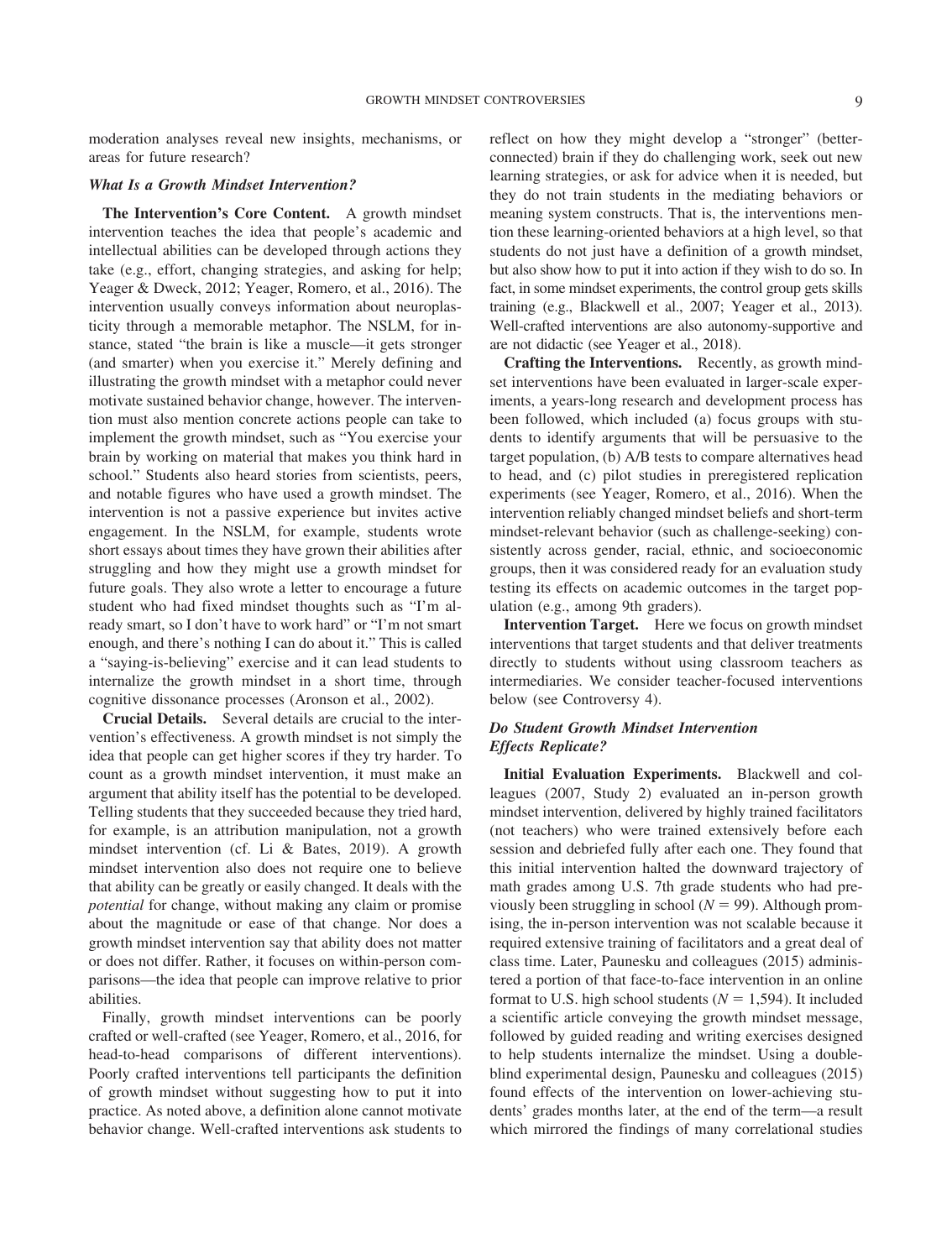showing larger effects for more vulnerable groups (noted above). The effect size was, not surprisingly, smaller in a short, online self-administered intervention than in an inperson intervention, but the conclusions were similar and the online mode was more scalable.

[Yeager, Walton and colleagues \(2016,](#page-15-11) Study 2) replicated the Paunesku et al. study (using almost identical materials), but focusing on undergraduates  $(N = 7,418)$  and a different outcome (full-time enrollment rather than grades). They administered a version of the [Paunesku et al. \(2015\)](#page-14-23) short online growth mindset intervention to all entering undergraduates at a large public university and found that it increased full-time enrollment rates among vulnerable groups. Broda and colleagues [\(Broda et al., 2018\)](#page-13-27) carried out a replication ( $N = 7,686$ ) of the [Yeager, Walton, et al.](#page-15-11) [\(2016,](#page-15-11) Study 2) study and found a similar result: a growth mindset intervention lifted achievement among a subgroup of students that was at risk for poor grades.

**First Preregistered Replication.** The Paunesku et al. study was replicated in a preregistered trial conducted with high school students [\(Yeager, Romero, et al., 2016\)](#page-15-6). That study improved upon the intervention materials by updating and refining the arguments (see Study 1, [Yeager et al.,](#page-15-6) [2016\)](#page-15-6) and more than doubled the sample size (3,676), which matched recommendations for replication studies [\(Simon](#page-14-24)[sohn, 2015\)](#page-14-24). This [Yeager et al. \(2016\)](#page-15-6) study found effects for lower-achieving students. Of note, [Pashler and de Ruiter](#page-14-25) [\(2017\)](#page-14-25) have argued that psychologists should reserve strong claims for "class 1" findings—those that are replicated in preregistered studies. With the 2016 study, growth mindset met their "class 1" threshold.

**A National, Preregistered Replication.** In 2013 we launched the NSLM [\(Yeager, 2019\)](#page-15-1), which is another preregistered randomized trial, but now using a nationally representative sample of U.S. public high schools. To launch the NSLM, a large team of researchers collectively developed and reviewed the intervention materials and procedures to ensure that the replication was faithful and highquality. Then, an independent firm specializing in nationally representative surveys (ICF International) constructed the sample, trained their staff, guided school personnel, and collected and merged all data. Next, a different independent firm, specializing in impact evaluation studies (MDRC), constructed the analytic dataset, and wrote their own independent evaluation report based on their own analyses of the data. Our own analyses [\(Yeager et al., 2019\)](#page-15-7) and the independent report [\(Zhu et al., 2019\)](#page-15-3) confirmed the conclusion from prior research: there was a significant growth mindset intervention effect on the grades of lower-achieving students.

**Effects on Course-Taking.** Of note, an exploratory analysis of the NSLM data found that the growth mindset intervention increased challenge-seeking across achievement levels, as assessed by higher rates of taking advanced math (Algebra II or above). This finding was later replicated in the Norway *U*-say experiment ( $N = 6,541$ ; [Rege et al., in](#page-14-0) [press\)](#page-14-0) with an identical overall effect size.

**Summary of Supportive Replications.** Taken together, these randomized trials established the effects of growth mindset interventions with more than 40,000 participants and answered the question of whether growth mindset interventions can, under some conditions, yield replicable and scalable effects for vulnerable groups. However, this does not mean that growth mindset interventions work everywhere for all people. Indeed, there were sites within the NSLM where the intervention did not yield enhanced grades among lower achievers.

**Unsupportive Evidence.** [Rienzo, Rolfe, and Wilken](#page-14-14)[som \(2015\)](#page-14-14) evaluated a face-to-face growth mindset intervention in a sample of 5th grade students  $(N = 286)$ , resembling the face-to-face method in [Blackwell et al.](#page-13-5) [\(2007\).](#page-13-5) They showed a nonsignificant positive effect, namely, a 4-month gain in academic achievement,  $p = .07$ , in the growth mindset group relative to the controls. The estimated effect size (and pattern of moderation results by student prior achievement reported by [Rienzo et al., 2015\)](#page-14-14) was larger than the online growth mindset intervention effects. Therefore, the Rienzo study is not exactly evidence *against* mindset effects (see a discussion of this statistical argument in [McShane et al., 2019\)](#page-14-26). But [Rienzo et al., 2015,](#page-14-14) also reported a second, teacher-focused intervention with null effects (see Controversy 4 below).

Several studies have evaluated direct-to-student growth mindset manipulations (see [Sisk et al., 2018](#page-14-7) for a metaanalysis; also see the appendix in [Ganimian, 2020\)](#page-13-28). Some of these relied on nonrandomized (i.e., quasi-experimental) research designs, and others were randomized trials. Some were not growth mindset interventions (e.g., involving only an email from a professor or sharing a story of scientist who overcame great struggle). These were combined in a metaanalysis [\(Sisk et al., 2018\)](#page-14-7). This meta-analysis yielded the same conclusion as the NSLM. They found an overall, significant mindset intervention effect that was larger among students at risk for poor performance. However, as with their meta-analysis of the correlational studies, the [Sisk](#page-14-7) [et al. \(2018\)](#page-14-7) meta-analysis yielded significant heterogeneity.

**Is the Heterogeneity in Mindset Effects Meaningful?** Learning from the heterogeneity in any psychological phenomenon, especially one involving real-world behavior and policy-relevant outcomes, can be difficult [\(Tipton et al.,](#page-14-3) [2019\)](#page-14-3). In particular, it is hard to understand the source of heterogeneous findings when different studies involve different populations, different interventions, and different contexts all at once. Because meta-analyses tend to assess moderators at the study level (rather than analyzing withinstudy interaction effects), and because each study tends to change all three—the population, the intervention, and the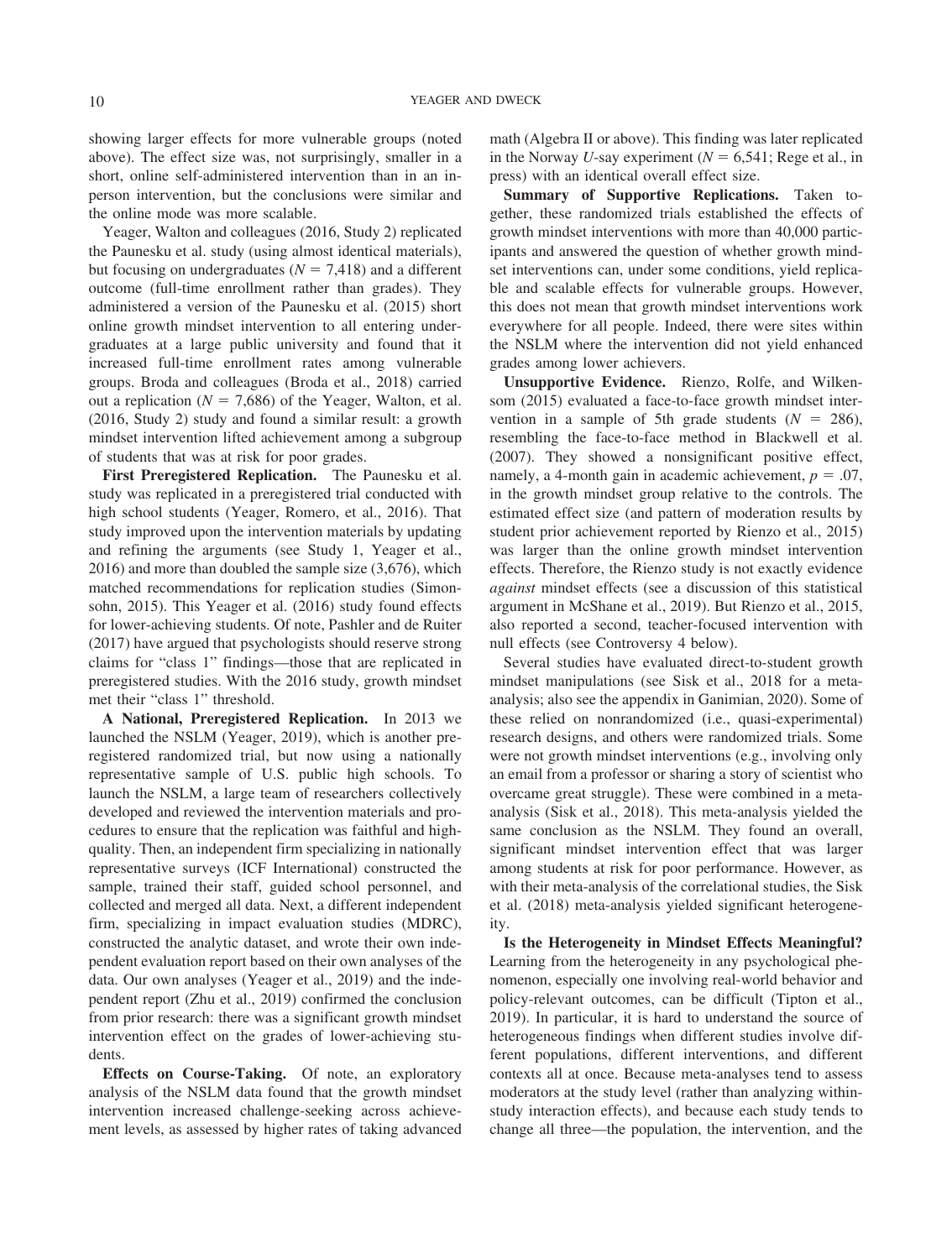context—then moderators are confounded. For this reason, metaregression is often poorly suited for understanding moderators (see a discussion in [Yeager et al., 2015\)](#page-15-12).

It is far easier to find out if contextual heterogeneity is meaningful if a study holds constant key study design features (the intervention and the targeted group) and then carries out the experiment in different contexts [\(Tipton et](#page-14-3) [al., 2019\)](#page-14-3). If effects still varied, this would mean that at least some of the heterogeneity we were seeing was systematic and potentially interesting. Indeed, large, rigorous randomized trials have a long history of settling debates caused by meta-analyses that aggregated mostly correlational or quasi-experimental studies (see, e.g., the class size debate; [Krueger, 2003\)](#page-14-27).

**Heterogeneous Effects in the NSLM.** The NSLM was designed to provide exactly this kind of test, by unconfounding contextual heterogeneity from intervention design. It revealed that growth mindset intervention effects were systematically larger in some schools and classrooms than others. In particular, the intervention improved lowerachieving students' grade point averages chiefly when *peers* displayed a norm of challenge-seeking (a growth mindset behavior; [Yeager et al., 2019\)](#page-15-7) and math grades across achievement levels when math *teachers* endorsed more of a growth mindset [\(Yeager et al., 2020\)](#page-15-13). Thus, the intervention (that changed growth mindset beliefs homogeneously across these settings), was most effective at changing grades in *populations* who were vulnerable to poor outcomes, and in *contexts* where peers and teachers afforded students the chance to act and continue acting on the mindset (see [Walton & Yeager, 2020\)](#page-14-28).

**A Proposed Framework for Understanding Heterogeneity: The Mindset**  $\times$  **Context Perspective.** The NSLM results led to a framework that can help to understand (and predict, in advance) heterogeneous results. We call it the *Mindset*  $\times$  *Context* perspective (see [Figure 3;](#page-10-0) see [Yeager et](#page-15-7) [al., 2019\)](#page-15-7). According to this view, a growth mindset intervention should have meaningful effects only when people are actively facing challenges or setbacks (e.g., when they are lower-achieving, or are facing a difficult course or school transition) *and* when the context provides opportunities for students to act on their mindsets (e.g., via teacher practices that support challenge-seeking or risking mistakes; [Bryan et al., 2020;](#page-13-8) [Walton & Yeager, 2020\)](#page-14-28). Mindset  $\times$ Context stands in contrast to the "*mindset alone*" perspective, which is the idea that if people are successfully taught a growth mindset they will implement this mindset in almost any setting they find themselves in.

One important implication of Mindset  $\times$  Context theory is that any intervention will likely need further customization before it can be given to different populations (e.g., in the workplace, for older or younger students, or in a new domain). And even a well-crafted intervention will need to be delivered with an understanding of the context factors that could moderate its effects.

We note that research using a typical convenience sample will have a hard time testing predictions of Mindset  $\times$ Context Theory. Individual-level risk factors and unsupportive context factors are often positively correlated in the population, but the two types of factors are expected to have opposite moderation effects. This is why it is useful to use either representative samples (like the NSLM) or carefully constructed quota samples which disentangle the two.

**Conclusions.** The NSLM results show why it can be misleading to look at studies with null findings and conclude that something "doesn't work" or isn't "real" (also see [Kenny & Judd, 2019\)](#page-13-4). In fact, if researchers had treated



*About a Mindset Intervention, and What Kinds of Effect to Expect Depending on*

## <span id="page-10-0"></span>**Figure 3** *The Mindset Context Perspective: A Decision Tree Depicts Questions to Ask*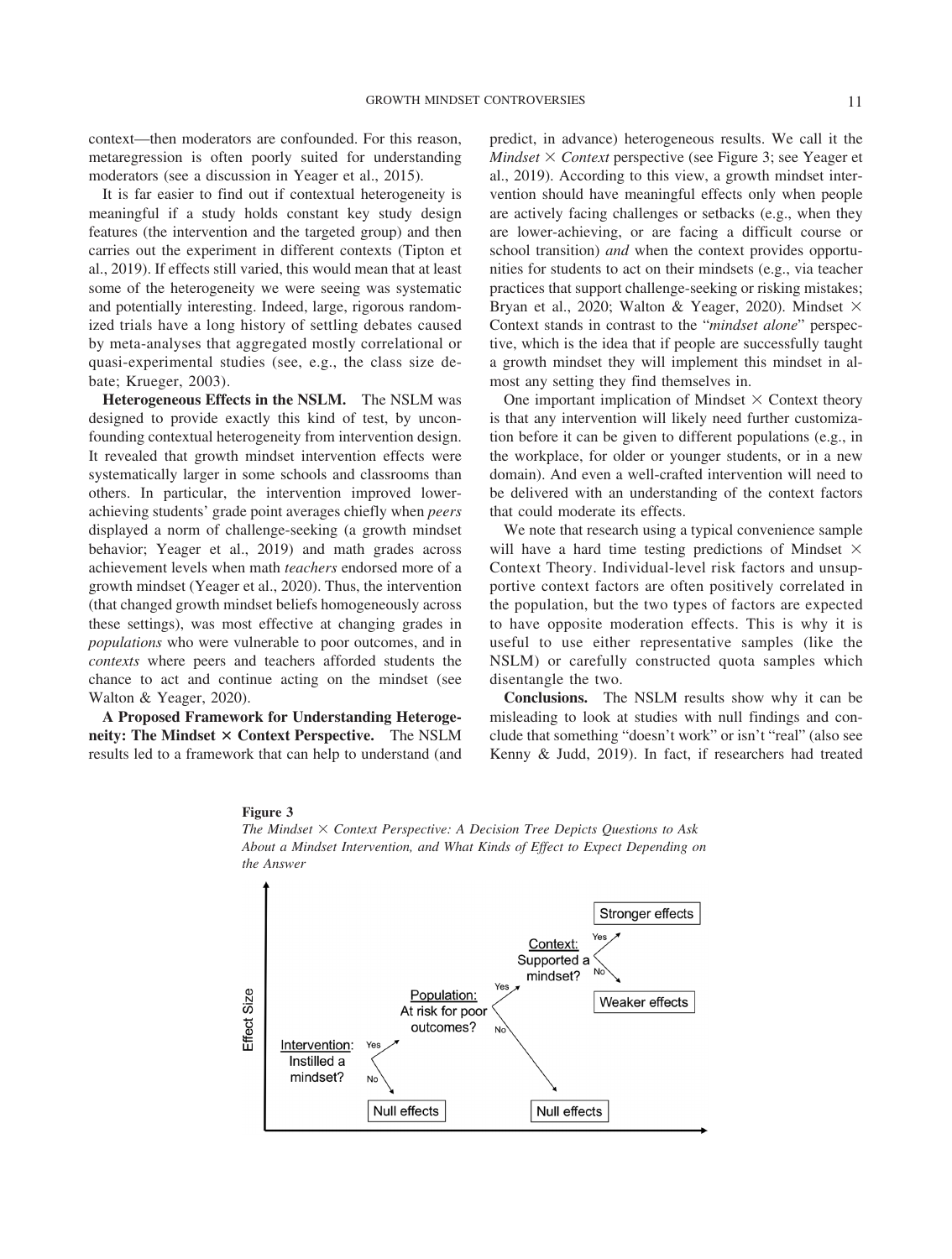each of the 65 schools in the NSLM as its own separate randomized trial, there could be many published papers in the literature that might look like "failures to replicate." This is why it is not best practice to count significant results (see [Gelman, 2018,](#page-13-9) for a discussion of this topic). When, instead, we had specific hypotheses about meaningful sources of heterogeneity and a framework for interpreting them (see [Figure 3\)](#page-10-0) we found that the schools varied systematically in their effects. There is still much more to learn about heterogeneity in growth mindset interventions, of course, in particular with respect to classroom cultures and international contexts (cf. [Ganimian, 2020\)](#page-13-28).

# **Controversy 3: Are Mindset Effect Sizes Too Small to Be Interesting?**

## *What are the Right Benchmarks for Effect Sizes?*

**Benchmarks from Macnamara and Colleagues.** Macnamara and colleagues stated that a "typical" effect size for an educational intervention is .57 *SD* [\(Macnamara, 2018;](#page-14-5) [Sisk et](#page-14-7) [al., 2018,](#page-14-7) p. 569). To translate this into a concrete effect, this would mean that if GPA had a standard deviation of 1, as it usually does, then a typical intervention should be expected to increase GPA by .57 points, for instance from a 3.0 to a 3.57. Macnamara and colleagues argued that "resources might be better allocated elsewhere" because growth mindset effects were much smaller than .57 *SD* [\(Sisk et al., 2018,](#page-14-7) p. 569).

Questioning [Macnamara \(2018\),](#page-14-5) [Gelman \(2018\)](#page-13-9) asked "Do we really believe that .57? Maybe not." The .57 *SD* benchmark comes from a meta-analysis by [Hattie et al.](#page-13-29) [\(1996\)](#page-13-29) of learning skills manipulations. Their metaanalysis mostly aggregated effects on variables at immediate posttest, almost all of which were researcherdesigned measures to assess whether students displayed the skill they had just learned (almost like a manipulation check). However, such immediate measures that are very close to precisely what was taught are well-known to show much larger effect sizes than multiply determined outcomes that unfold over time in the real world, such as grades or test scores [\(Cheung & Slavin, 2016\)](#page-13-30). Indeed, in the same Hattie meta-analysis cited by [Macnamara](#page-14-5) [\(2018\),](#page-14-5) Hattie and colleagues stated: "There were 30 effect sizes that included follow-up evaluations, typically of 108 days, and the effects sizes declined to an average of .10" [\(Hattie et al., 1996,](#page-13-29) p. 112). Judging from the meta-analysis cited by [Macnamara \(2018\),](#page-14-5) the "typical" effect size for a study looking at effects over time would be .10 *SD*, not .57 *SD*. But even this is too optimistic when we consider study quality.

**Benchmarks From Field Experiments in Education.** The current standard for understanding effect sizes in educational research does not look to a meta-analysis of all possible studies regardless of quality but looks to "best evidence syntheses." This means examining syntheses of studies using the highest-quality research designs that were aimed at changing real-world educational outcomes [\(Slavin, 1986\)](#page-14-29). This is important because lower-quality research designs (nonexperimental, nonrandomized, or nonrepresentative) do not provide realistic benchmarks against which interventions should be evaluated [\(Cheung & Slavin, 2016\)](#page-13-30). Through the lens of the best evidence synthesis, about the *best* effect that can be expected for an educational intervention with realworld outcomes is .20 *SD*. For instance, the effect of having an exceptionally good versus a below-average teacher for an entire year is .16 *SD* [\(Chetty et al., 2014\)](#page-13-31). An entire year of math learning in high school is .22 *SD* [\(Lipsey et al., 2012\)](#page-14-30). The positive effect of drastically reducing class-size for elementary school students was .20 *SD* [\(Nye et al., 2000\)](#page-14-31).

A typical effect of educational interventions is much smaller. [Kraft \(2020\)](#page-13-10) located all studies funded by the federal government's Investing in Innovation (I3) Fund, which were studies of programs that had previously shown promising results and won a competition to undergo rigorous, third-party evaluation [\(Boulay et al.,](#page-13-32) [2018\)](#page-13-32). This is relevant because researchers had to prespecify their primary outcome variable and hypotheses and report the results regardless of their significance, so there is no "file drawer" problem. These were studies looking at objective real-world outcomes (e.g., grades, test scores, or course completion rates) some time after the educational interventions. The median effect size was .03 *SD* and the 90th percentile was .23 *SD* (see [Kraft,](#page-13-10) [2020,](#page-13-10) [Table 1,](#page-6-0) rightmost column). In populations of adolescents (the group targeted by our growth mindset interventions), there were no effects over .23 *SD* (see an analysis in the online supplement in [Yeager et al., 2019\)](#page-15-7). [Kraft \(2020\)](#page-13-10) concluded that "effects of 0.15 or even 0.10 *SD* should be considered large and impressive when they arise from large-scale field experiments that are preregistered and examine broad achievement measures" (p. 248).

It is interesting to note that the most highly touted "nudge" interventions (among those whose effects unfold over time) have effects that are in the same range (see [Benartzi et al., 2017\)](#page-13-33). The effects of descriptive norms on energy conservation (.03 *SD*), the effects of implementation intentions on flu vaccination rates (.12 *SD*), and the effects of simplifying a financial aid form on college enrollment for first-time college-goers (.16 *SD*; effect sizes calculated from posted *z* statistics, [https://osf.io/](https://osf.io/47f7j/) [47f7j/\)](https://osf.io/47f7j/) were never anywhere close to .57 *SD* overall.

## *Summary of Effect Sizes*

We have presented this review to suggest that psychology's effect size benchmarks, which were based on expectations of laboratory results and are often still used in our field, have led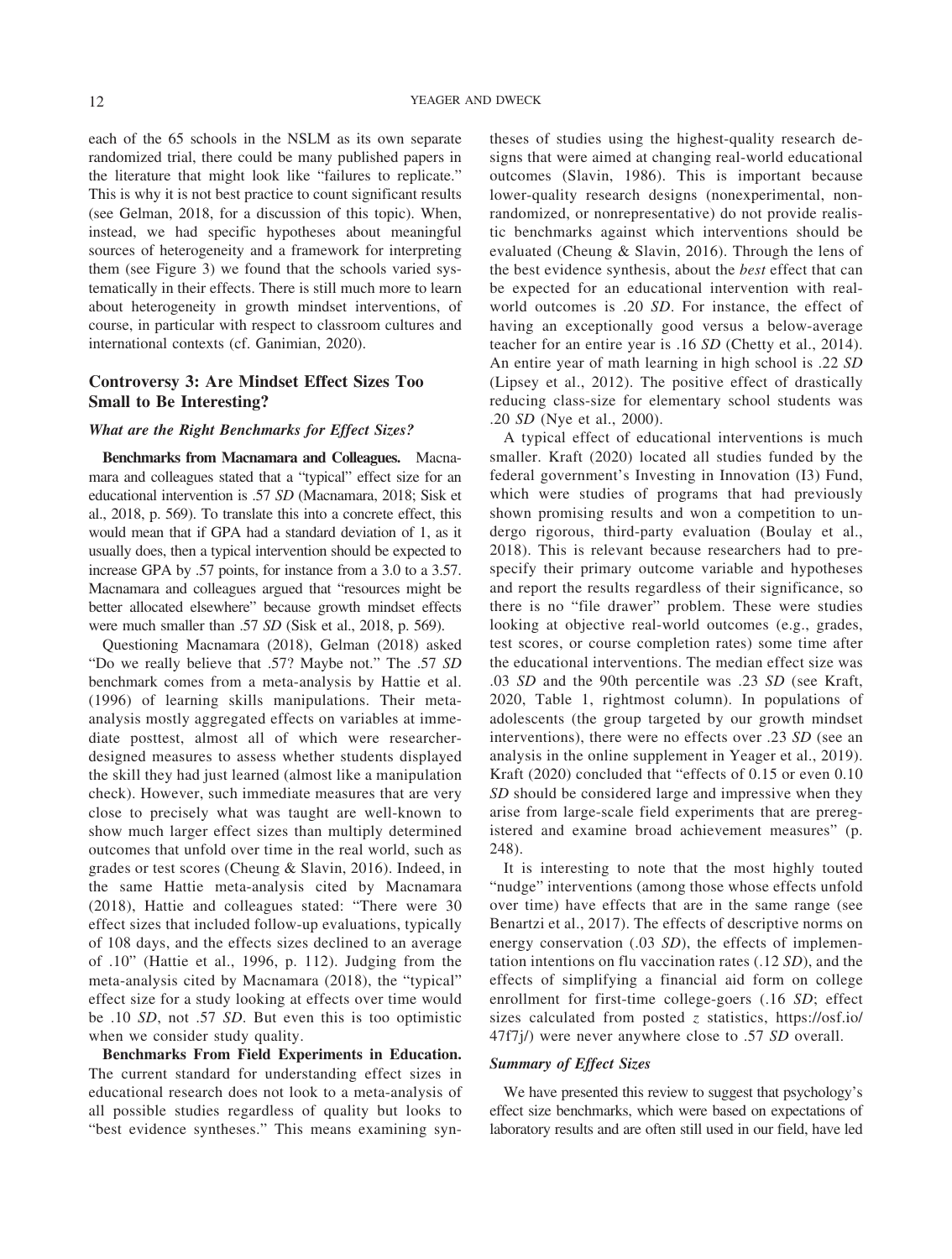the field astray (also see a discussion in [Kraft, 2020\)](#page-13-10). In the real world, single variables do not have huge effects. Not even relatively large, expensive, and years-long reforms do. If psychological interventions can get a meaningful chunk of a .20 effect size on real-world outcomes in targeted groups, reliably, cost-effectively, and at scale, that is impressive.

## *Comparison to the NSLM*

In this context, growth mindset intervention effect sizes are noteworthy. The NSLM showed an average effect on grades in the preregistered group of lower-achieving students of .11 *SD* [\(Yeager et al., 2019\)](#page-15-7). Moreover, this occurred with a short, low-cost self-administered intervention that required no further time investment from the school (indeed, teachers were blind to the purpose of the study). And these effects were in a scaled-up study.

Growth mindset effects were larger in contexts that were specified in preregistered hypotheses. The effect size was .18 (for overall grades) and .25 (for math and science grades) in schools that were not already high-achieving and provided a supportive peer climate [\(Yeager et al., 2019,](#page-15-7) [Figure 3\)](#page-10-0). Of course, we are aware that these kinds of moderation results might, in the past, have emerged from a post hoc exploratory analysis and would, therefore, be hard to believe. Therefore, it might be tempting to discount them. But these patterns emerged from a disciplined preanalysis plan that was carried out by independent Bayesian statisticians who analyzed blinded data using machine-learning methods [\(Yeager et al.,](#page-15-7) [2019\)](#page-15-7), and the moderators were confirmed by an independent research firm's analyses, over which we had no influence [\(Zhu](#page-15-3) [et al., 2019\)](#page-15-3).

Effects of this magnitude can have important consequences for students' educational trajectories. In the NSLM, the overall average growth mindset effect on lower-achievers' 9th grade poor performance rates in their courses (that is, the earning of D/F grades) was a reduction of 5.3 percentage points [\(Yeager](#page-15-7) [et al., 2019\)](#page-15-7). Because there are over 3 million students per year in 9th grade (and lower-achievers are defined as the bottom half of the sample), this means that a scalable growth mindset intervention could prevent 90,000 at-risk students per year from failing to make adequate progress in the crucial first year of high school. In summary, the effect sizes were meaningful—they are impressive relative to the latest standards and in terms of potential societal impact—and the moderators meet a high bar for scientific credibility.

## **Controversy 4: Teacher Mindset Interventions**

The final controversy concerns mindset interventions aimed at or administered by teachers. So far, teacherfocused growth mindset interventions have not worked [\(Fo](#page-13-12)[liano et al., 2019;](#page-13-12) [Rienzo et al., 2015\)](#page-14-14), even though they were developed with great care and were labor-intensive. A likely reason is that the evidence base for teacher-focused interventions is just beginning to emerge. Among other things, the field will need to learn (a) precisely how to address teachers' mindsets about themselves and their students, (b) which teacher practices feed into and maintain students' fixed and growth mindsets, (c) how to guide and alter the teachers' practices, and (d) how to do so in a way that affects students' perceptions and behaviors and that enhances students' outcomes. Moreover, changing teacher behavior through professional development is known to be exceptionally challenging [\(TNTP, 2015\)](#page-14-32).

For this reason, it might be preferable to start by administering a direct-to-student program to teach students a growth mindset, such as the (free-to-educators) program we have developed (available at [www.perts.net\)](http://www.perts.net). Then the focus can be on helping teachers to support its effects. As the field begins to tackle this challenge, it will not have to start from scratch but can build on recent studies documenting the role of teachers' mindsets and mindset-related practices in student achievement (e.g., [Canning et al., 2019\)](#page-13-11).

# **Summary of the Controversies**

Three of the questions we have addressed so far—Does growth mindset predict outcomes? Do growth mindset intervention effects replicate? Are the effect sizes meaningful?— have strong evidence in the affirmative. In each case we have been inspired to learn from critiques, for instance, by learning more about the expected effect sizes in educational field experiments, or designing standardized measures and interventions. There is also evidence that speaks to the meaningful heterogeneity of the effects. As we have discussed, there are studies, or sites within studies, that do not show predicted mindset effects, but the more we are learning about the students and contexts at those sites the more we can improve mindset measures and intervention programs. The fourth controversy, about educational practitioners, highlights one important limitation of the work to date and points to future directions for research.

#### **Conclusion**

This review of the evidence showed that the foundations of mindset theory are sound, the effects are replicable, and the effect sizes are promising. Although we have learned much from the research-related controversies, we might ask at a more general level: Why should the idea that students can develop their abilities be controversial? And why should it be controversial that believing this can inspire students, in supportive contexts, to learn more? In fact, do not all children deserve to be in schools where people believe in and are dedicated to the growth of their intellectual abilities? The challenge of creating these supportive contexts for all learners will be great, and we hope mindset research will play a meaningful role in their creation.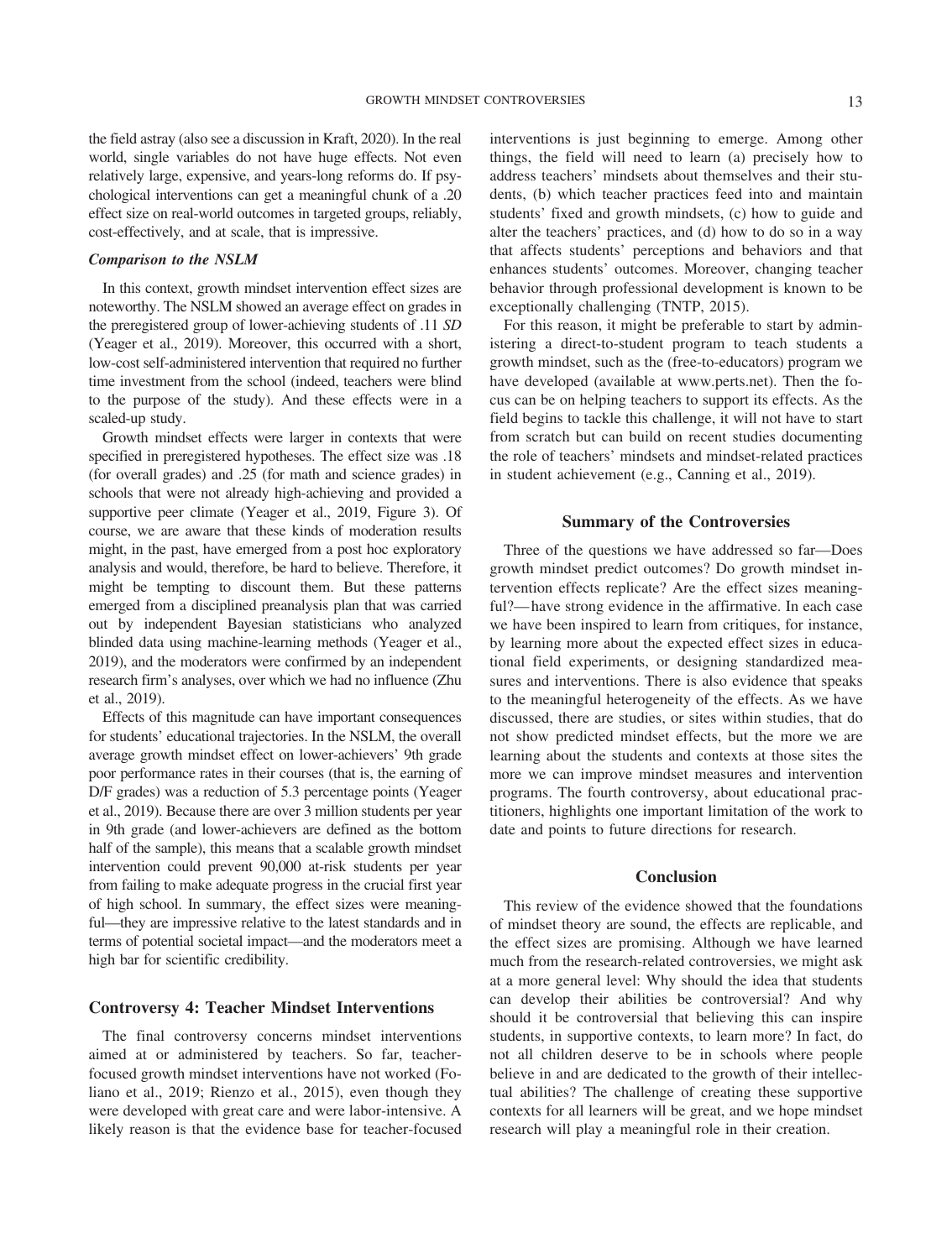### **References**

- <span id="page-13-26"></span>Aronson, J. M., Fried, C. B., & Good, C. (2002). Reducing the effects of stereotype threat on African American college students by shaping theories of intelligence. *Journal of Experimental Social Psychology*, *38*(2), 113–125.<https://doi.org/10.1006/jesp.2001.1491>
- <span id="page-13-20"></span>Bahník, Š., & Vranka, M. A. (2017). Growth mindset is not associated with scholastic aptitude in a large sample of university applicants. *Personality and Individual Differences*, *117*, 139 –143. [https://doi.org/10.1016/j.paid](https://doi.org/10.1016/j.paid.2017.05.046) [.2017.05.046](https://doi.org/10.1016/j.paid.2017.05.046)
- <span id="page-13-33"></span>Benartzi, S., Beshears, J., Milkman, K. L., Sunstein, C. R., Thaler, R. H., Shankar, M., Tucker-Ray, W., Congdon, W. J., & Galing, S. (2017). Should governments invest more in nudging? *Psychological Science*, *28*(8), 1041–1055.<https://doi.org/10.1177/0956797617702501>
- <span id="page-13-5"></span>Blackwell, L. S., Trzesniewski, K. H., & Dweck, C. S. (2007). Implicit theories of intelligence predict achievement across an adolescent transition: A longitudinal study and an intervention. *Child Development*, *78*(1), 246 –263.<https://doi.org/10.1111/j.1467-8624.2007.00995.x>
- <span id="page-13-32"></span>Boulay, B., Goodson, B., Olsen, R., McCormick, R., Darrow, C., Frye, M., Gan, K., Harvill, E., & Sarna, M. (2018). *The investing in innovation fund: Summary of 67 evaluations (NCEE 2018 – 4013)*. National Center for Education Evaluation and Regional Assistance, Institute of Education Sciences, U.S. Department of Education.
- <span id="page-13-27"></span>Broda, M., Yun, J., Schneider, B., Yeager, D. S., Walton, G. M., & Diemer, M. (2018). Reducing inequality in academic success for incoming college students: A randomized trial of growth mindset and belonging interventions. *Journal of Research on Educational Effectiveness*, *11*(3), 317–338.<https://doi.org/10.1080/19345747.2018.1429037>
- <span id="page-13-8"></span>Bryan, C. J., Tipton, E., & Yeager, D. S. (2020). *To change the world, behavioral intervention research will need to get serious about heterogeneity* [Unpublished manuscript]. University of Texas at Austin.
- <span id="page-13-7"></span>Burgoyne, A. P., Hambrick, D. Z., & Macnamara, B. N. (2020). How firm are the foundations of mind-set theory? The claims appear stronger than the evidence. *Psychological Science*, *31*(3), 258 –267. [https://doi.org/10](https://doi.org/10.1177/0956797619897588) [.1177/0956797619897588](https://doi.org/10.1177/0956797619897588)
- <span id="page-13-21"></span>Burnette, J. L., Knouse, L. E., Vavra, D. T., O'Boyle, E., & Brooks, M. A. (2020). Growth Mindsets and psychological distress: A meta-analysis. *Clinical Psychology Review*, *77*, 101816. [https://doi.org/10.1016/j.cpr](https://doi.org/10.1016/j.cpr.2020.101816) [.2020.101816](https://doi.org/10.1016/j.cpr.2020.101816)
- <span id="page-13-6"></span>Burnette, J. L., O'Boyle, E. H., VanEpps, E. M., Pollack, J. M., & Finkel, E. J. (2013). Mind-sets matter: A meta-analytic review of implicit theories and self-regulation. *Psychological Bulletin*, *139*(3), 655–701. <https://doi.org/10.1037/a0029531>
- <span id="page-13-11"></span>Canning, E. A., Muenks, K., Green, D. J., & Murphy, M. C. (2019). STEM faculty who believe ability is fixed have larger racial achievement gaps and inspire less student motivation in their classes. *Science Advances*, *5*(2), eaau4734.<https://doi.org/10.1126/sciadv.aau4734>
- <span id="page-13-31"></span>Chetty, R., Friedman, J. N., & Rockoff, J. E. (2014). Measuring the impacts of teachers I: Evaluating bias in teacher value-added estimates. *The American Economic Review*, *104*(9), 2593–2632. [https://doi.org/10](https://doi.org/10.1257/aer.104.9.2593) [.1257/aer.104.9.2593](https://doi.org/10.1257/aer.104.9.2593)
- <span id="page-13-30"></span>Cheung, A. C. K., & Slavin, R. E. (2016). How methodological features affect effect sizes in education. *Educational Researcher*, *45*(5), 283– 292.<https://doi.org/10.3102/0013189X16656615>
- <span id="page-13-17"></span>Claro, S., & Loeb, S. (2019). *Students with growth mindset learn more in school: Evidence from California's CORE school districts*. PACE. Retrieved from [https://www.edpolicyinca.org/publications/self-management](https://www.edpolicyinca.org/publications/self-management-skills-and-student-achievement-gains-evidence-california-core-districts)[skills-and-student-achievement-gains-evidence-california-core-districts](https://www.edpolicyinca.org/publications/self-management-skills-and-student-achievement-gains-evidence-california-core-districts)
- <span id="page-13-19"></span>Claro, S., Paunesku, D., & Dweck, C. S. (2016). Growth mindset tempers the effects of poverty on academic achievement. *Proceedings of the National Academy of Sciences of the United States of America*, *113*(31), 8664 – 8668.<https://doi.org/10.1073/pnas.1608207113>
- <span id="page-13-23"></span>Cury, F., Elliot, A. J., Da Fonseca, D., & Moller, A. C. (2006). The social-cognitive model of achievement motivation and the  $2 \times 2$

achievement goal framework. *Journal of Personality and Social Psychology*, *90*(4), 666 – 679.<https://doi.org/10.1037/0022-3514.90.4.666>

- <span id="page-13-13"></span>Diener, C. I., & Dweck, C. S. (1978). An analysis of learned helplessness: Continuous changes in performance, strategy, and achievement cognitions following failure. *Journal of Personality and Social Psychology*, *36*(5), 451.<https://doi.org/10.1037/0022-3514.36.5.451>
- <span id="page-13-0"></span>Dweck, C. S. (1999). *Self-theories: Their role in motivation, personality, and development*. Taylor and Francis/Psychology Press.
- <span id="page-13-1"></span>Dweck, C. S., & Leggett, E. L. (1988). A social-cognitive approach to motivation and personality. *Psychological Review*, *95*(2), 256 –273. <https://doi.org/10.1037/0033-295X.95.2.256>
- <span id="page-13-14"></span>Dweck, C. S., & Reppucci, N. D. (1973). Learned helplessness and reinforcement responsibility in children. *Journal of Personality and Social Psychology*, *25*(1), 109 –116.<https://doi.org/10.1037/h0034248>
- <span id="page-13-2"></span>Dweck, C. S., & Yeager, D. S. (2019). Mindsets: A view from two eras. *Perspectives on Psychological Science*, *14*, 481– 496. [https://doi.org/10](https://doi.org/10.1177/1745691618804166) [.1177/1745691618804166](https://doi.org/10.1177/1745691618804166)
- <span id="page-13-15"></span>Elliott, E. S., & Dweck, C. S. (1988). Goals: An approach to motivation and achievement. *Journal of Personality and Social Psychology*, *54*(1), 5–12.<https://doi.org/10.1037/0022-3514.54.1.5>
- <span id="page-13-12"></span>Foliano, F., Rolfe, H., Buzzeo, J., Runge, J., & Wilkinson, D. (2019). *Changing mindsets: Effectiveness trial*. National Institute of Economic and Social Research.
- <span id="page-13-28"></span>Ganimian, A. J. (2020). Growth-mindset interventions at scale: Experimental evidence from Argentina. *Educational Evaluation and Policy Analysis*, *42*(3), 417– 438.<https://doi.org/10.3102/0162373720938041>
- <span id="page-13-9"></span>Gelman, A. (2018, September 13). *Discussion of effects of growth mindset: Let's not demand unrealistic effect sizes*. Retrieved from [https://](https://statmodeling.stat.columbia.edu/2018/09/13/discussion-effects-growth-mindset-lets-not-demand-unrealistic-effect-sizes/) [statmodeling.stat.columbia.edu/2018/09/13/discussion-effects-growth](https://statmodeling.stat.columbia.edu/2018/09/13/discussion-effects-growth-mindset-lets-not-demand-unrealistic-effect-sizes/)[mindset-lets-not-demand-unrealistic-effect-sizes/](https://statmodeling.stat.columbia.edu/2018/09/13/discussion-effects-growth-mindset-lets-not-demand-unrealistic-effect-sizes/)
- <span id="page-13-25"></span>Gelman, A., Lee, D., & Guo, J. (2015). Stan: A probabilistic programming language for Bayesian inference and optimization. *Journal of Educational and Behavioral Statistics*, *40*(5), 530 –543.
- <span id="page-13-16"></span>Grant, H., & Dweck, C. S. (2003). Clarifying achievement goals and their impact. *Journal of Personality and Social Psychology*, *85*(3), 541–553. <https://doi.org/10.1037/0022-3514.85.3.541>
- <span id="page-13-3"></span>Gopalan, M., & Yeager, D. S. (2020). *How does adopting a Growth Mindset Improve Academic Performance? Probing the Underlying Mechanisms in a Nationally- Representative Sample* [OSF Preprints]. <https://doi.org/10.31219/osf.io/h2bzs>
- <span id="page-13-29"></span>Hattie, J., Biggs, J., & Purdie, N. (1996). Effects of learning skills interventions on student learning: A meta-analysis. *Review of Educational Research*, *66*(2), 99 –136.<https://doi.org/10.3102/00346543066002099>
- <span id="page-13-24"></span>Hong, Y., Chiu, C., Dweck, C. S., Lin, D. M.-S., & Wan, W. (1999). Implicit theories, attributions, and coping: A meaning system approach. *Journal of Personality and Social Psychology*, *77*(3), 588 –599. [https://](https://doi.org/10.1037/0022-3514.77.3.588) [doi.org/10.1037/0022-3514.77.3.588](https://doi.org/10.1037/0022-3514.77.3.588)
- <span id="page-13-22"></span>Hulleman, C. S., Schrager, S. M., Bodmann, S. M., & Harackiewicz, J. M. (2010). A meta-analytic review of achievement goal measures: Different labels for the same constructs or different constructs with similar labels? *Psychological Bulletin*, *136*(3), 422– 449. [https://doi.org/10.1037/](https://doi.org/10.1037/a0018947) [a0018947](https://doi.org/10.1037/a0018947)
- <span id="page-13-18"></span>Kanopka, K., Claro, S., Loeb, S., West, M., & Fricke, H. (2020). *Changes in social-emotional learning: Examining student development over time* [Working Paper] Policy Analysis for California Education). Stanford University. Retrieved from [https://www.edpolicyinca.org/sites/default/](https://www.edpolicyinca.org/sites/default/files/2020-07/wp_kanopka_july2020.pdf) [files/2020-07/wp\\_kanopka\\_july2020.pdf](https://www.edpolicyinca.org/sites/default/files/2020-07/wp_kanopka_july2020.pdf)
- <span id="page-13-4"></span>Kenny, D. A., & Judd, C. M. (2019). The unappreciated heterogeneity of effect sizes: Implications for power, precision, planning of research, and replication. *Psychological Methods*, *24*(5), 578 –589. [https://doi.org/10](https://doi.org/10.1037/met0000209) [.1037/met0000209](https://doi.org/10.1037/met0000209)
- <span id="page-13-10"></span>Kraft, M. A. (2020). Interpreting effect sizes of education interventions. *Educational Researcher*, *49*(4), 241–253. [https://doi.org/10.3102/](https://doi.org/10.3102/0013189X20912798) [0013189X20912798](https://doi.org/10.3102/0013189X20912798)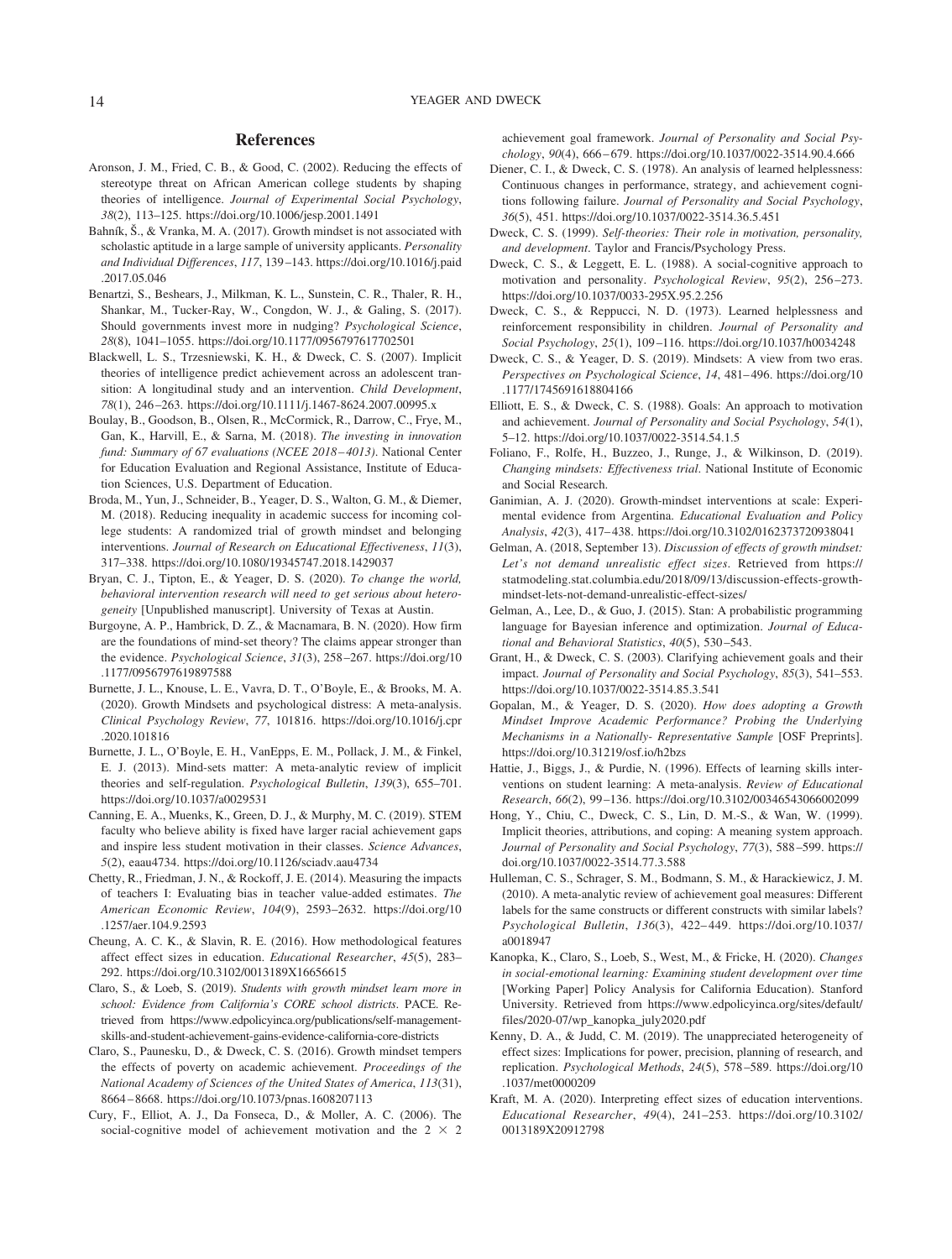- <span id="page-14-27"></span>Krueger, A. B. (2003). Economic considerations and class size. *Economic Journal*, *113*(485), F34 –F63.<https://doi.org/10.1111/1468-0297.00098>
- <span id="page-14-12"></span>Leslie, S.-J., Cimpian, A., Meyer, M., & Freeland, E. (2015). Expectations of brilliance underlie gender distributions across academic disciplines. *Science*, *347*(6219), 262–265.<https://doi.org/10.1126/science.1261375>
- <span id="page-14-4"></span>Li, Y., & Bates, T. C. (2019). You can't change your basic ability, but you work at things, and that's how we get hard things done: Testing the role of growth mindset on response to setbacks, educational attainment, and cognitive ability. *Journal of Experimental Psychology: General*, *148*(9), 1640 –1655.<https://doi.org/10.1037/xge0000669>
- <span id="page-14-30"></span>Lipsey, M. W., Puzio, K., Yun, C., Hebert, M. A., Steinka-Fry, K., Cole, M. W., Roberts, M., Anthony, K. S., & Busick, M. D. (2012). *Translating the statistical representation of the effects of education interventions into more readily interpretable forms (NCSER 2013–3000)*. National Center for Special Education Research. Retrieved from [https://ies](https://ies.ed.gov/ncser/pubs/20133000/) [.ed.gov/ncser/pubs/20133000/](https://ies.ed.gov/ncser/pubs/20133000/)
- <span id="page-14-5"></span>Macnamara, B. (2018). *Schools are buying "growth mindset" interventions despite scant evidence that they work well*. The Conversation. Retrieved from [http://theconversation.com/schools-are-buying-growth-mindset](http://theconversation.com/schools-are-buying-growth-mindset-interventions-despite-scant-evidence-that-they-work-well-96001)[interventions-despite-scant-evidence-that-they-work-well-96001](http://theconversation.com/schools-are-buying-growth-mindset-interventions-despite-scant-evidence-that-they-work-well-96001)
- <span id="page-14-26"></span>McShane, B. B., Tackett, J. L., Böckenholt, U., & Gelman, A. (2019). Large-scale replication projects in contemporary psychological research. *The American Statistician*, *73*(Suppl. 1), 99 –105. [https://doi.org/10](https://doi.org/10.1080/00031305.2018.1505655) [.1080/00031305.2018.1505655](https://doi.org/10.1080/00031305.2018.1505655)
- <span id="page-14-21"></span>Miele, D. B., & Molden, D. C. (2010). Naive theories of intelligence and the role of processing fluency in perceived comprehension. *Journal of Experimental Psychology: General*, *139*(3), 535–557. [https://doi.org/10](https://doi.org/10.1037/a0019745) [.1037/a0019745](https://doi.org/10.1037/a0019745)
- <span id="page-14-15"></span>Molden, D. C., & Dweck, C. S. (2006). Finding "meaning" in psychology: A lay theories approach to self-regulation, social perception, and social development. *American Psychologist*, *61*(3), 192–203. [https://doi.org/10](https://doi.org/10.1037/0003-066X.61.3.192) [.1037/0003-066X.61.3.192](https://doi.org/10.1037/0003-066X.61.3.192)
- <span id="page-14-17"></span>Mueller, C. M., & Dweck, C. S. (1998). Praise for intelligence can undermine children's motivation and performance. *Journal of Personality and Social Psychology*, *75*(1), 33–52. [https://doi.org/10.1037/0022-](https://doi.org/10.1037/0022-3514.75.1.33) [3514.75.1.33](https://doi.org/10.1037/0022-3514.75.1.33)
- <span id="page-14-13"></span>Muenks, K., Canning, E. A., LaCosse, J., Green, D. J., Zirkel, S., Garcia, J. A., & Murphy, M. C. (2020). Does my professor think my ability can change? Students' perceptions of their STEM professors' mindset beliefs predict their psychological vulnerability, engagement, and performance in class. *Journal of Experimental Psychology: General*, *149*, 2119 –2144.<https://doi.org/10.1037/xge0000763>
- <span id="page-14-2"></span>Nelson, L. D., Simmons, J., & Simonsohn, U. (2018). Psychology's renaissance. *Annual Review of Psychology*, *69*(1), 511–534. [https://doi](https://doi.org/10.1146/annurev-psych-122216-011836) [.org/10.1146/annurev-psych-122216-011836](https://doi.org/10.1146/annurev-psych-122216-011836)
- <span id="page-14-22"></span>Nussbaum, A. D., & Dweck, C. S. (2008). Defensiveness versus remediation: Self-theories and modes of self-esteem maintenance. *Personality and Social Psychology Bulletin*, *34*(5), 599 – 612. [https://doi.org/10](https://doi.org/10.1177/0146167207312960) [.1177/0146167207312960](https://doi.org/10.1177/0146167207312960)
- <span id="page-14-31"></span>Nye, B., Hedges, L. V., & Konstantopoulos, S. (2000). The effects of small classes on academic achievement: The results of the Tennessee class size experiment. *American Educational Research Journal*, *37*(1), 123–151. <https://doi.org/10.3102/00028312037001123>
- <span id="page-14-16"></span>OECD. (2019). *PISA 2018 results (Volume III): What school life means for students' lives*. PISA, OECD Publishing. [https://doi.org/10.1787/](https://doi.org/10.1787/acd78851-en) [acd78851-en](https://doi.org/10.1787/acd78851-en)
- <span id="page-14-25"></span>Pashler, H., & de Ruiter, J. P. (2017). *Taking responsibility for our field's reputation*. APS Observer. Retrieved from [https://www.psychological](https://www.psychologicalscience.org/observer/taking-responsibility-for-our-fields-reputation) [science.org/observer/taking-responsibility-for-our-fields-reputation](https://www.psychologicalscience.org/observer/taking-responsibility-for-our-fields-reputation)
- <span id="page-14-23"></span>Paunesku, D., Walton, G. M., Romero, C., Smith, E. N., Yeager, D. S., & Dweck, C. S. (2015). Mind-set interventions are a scalable treatment for academic underachievement. *Psychological Science*, *26*(6), 784 –793. <https://doi.org/10.1177/0956797615571017>
- <span id="page-14-1"></span>Qin, X., Wormington, S., Guzman-Alvarez, A., & Wang, M.-T. (2020). *Why does a growth mindset intervention impact achievement differently across secondary schools? Unpacking the causal mediation mechanism from a national multisite randomized experiment* [OSF Preprints]. <https://doi.org/10.31219/osf.io/7c94h>
- <span id="page-14-0"></span>Rege, M., Hanselman, P., Ingeborg, F. S., Dweck, C. S., Ludvigsen, S., Bettinger, E., Muller, C., Walton, G. M., Duckworth, A. L., & Yeager, D. S. (in press). How can we inspire nations of learners? Investigating growth mindset and challenge-seeking in two countries. *American Psychologist*.
- <span id="page-14-14"></span>Rienzo, C., Rolfe, H., & Wilkinson, D. (2015). *Changing mindsets: Evaluation report and executive summary*. Education Endowment Foundation.
- <span id="page-14-20"></span>Robins, R. W., & Pals, J. L. (2002). Implicit self-theories in the academic domain: Implications for goal orientation, attributions, affect, and selfesteem change. *Self and Identity*, *1*(4), 313–336. [https://doi.org/10.1080/](https://doi.org/10.1080/15298860290106805) [15298860290106805](https://doi.org/10.1080/15298860290106805)
- <span id="page-14-18"></span>Schleider, J. L., Abel, M. R., & Weisz, J. R. (2015). Implicit theories and youth mental health problems: A random-effects meta-analysis. *Clinical Psychology Review*, *35*, 1–9.<https://doi.org/10.1016/j.cpr.2014.11.001>
- <span id="page-14-6"></span>Schroder, H. S., Dawood, S., Yalch, M. M., Donnellan, M. B., & Moser, J. S. (2016). Evaluating the domain specificity of mental health–related mind-sets. *Social Psychological and Personality Science*, *7*(6), 508 – 520.<https://doi.org/10.1177/1948550616644657>
- <span id="page-14-19"></span>Seo, E., Lee, H. Y., Jamieson, J. P., Reis, H. T., Beevers, C. G., & Yeager, D. S. (in press).Trait attributions and threat appraisals explain the relation between implicit theories of personality and internalizing symptoms during adolescence. *Development and Psychopathology*.
- <span id="page-14-8"></span>Shpancer, N. (2020, July 29). Life cannot be hacked. *Psychology Today*. Retrieved from [https://www.psychologytoday.com/blog/insight-therapy/](https://www.psychologytoday.com/blog/insight-therapy/202007/life-cannot-be-hacked) [202007/life-cannot-be-hacked](https://www.psychologytoday.com/blog/insight-therapy/202007/life-cannot-be-hacked)
- <span id="page-14-24"></span>Simonsohn, U. (2015). Small telescopes: Detectability and the evaluation of replication results. *Psychological Science*, *26*(5), 559 –569. [https://doi](https://doi.org/10.1177/0956797614567341) [.org/10.1177/0956797614567341](https://doi.org/10.1177/0956797614567341)
- <span id="page-14-7"></span>Sisk, V. F., Burgoyne, A. P., Sun, J., Butler, J. L., & Macnamara, B. N. (2018). To what extent and under which circumstances are growth mind-sets important to academic achievement? Two meta-analyses. *Psychological Science*, *29*(4), 549 –571. [https://doi.org/10.1177/](https://doi.org/10.1177/0956797617739704) [0956797617739704](https://doi.org/10.1177/0956797617739704)
- <span id="page-14-29"></span>Slavin, R. E. (1986). Best-evidence synthesis: An alternative to metaanalytic and traditional reviews. *Educational Researcher*, *15*(9), 5–11. <https://doi.org/10.3102/0013189X015009005>
- <span id="page-14-10"></span>The World Bank. (2017, April 25). *If you think you can get smarter, you will*. Retrieved from [http://www.worldbank.org/en/results/2017/04/25/](http://www.worldbank.org/en/results/2017/04/25/peru-if-you-think-you-can-get-smarter-you-will) [peru-if-you-think-you-can-get-smarter-you-will](http://www.worldbank.org/en/results/2017/04/25/peru-if-you-think-you-can-get-smarter-you-will)
- <span id="page-14-3"></span>Tipton, E., Yeager, D. S., Iachan, R., & Schneider, B. (2019). Designing probability samples to study treatment effect heterogeneity. In P. J. Lavrakas (Ed.), *Experimental methods in survey research: Techniques that combine random sampling with random assignment* (pp. 435–456). Wiley.<https://doi.org/10.1002/9781119083771.ch22>
- <span id="page-14-32"></span>TNTP. (2015). *The mirage: Confronting the hard truth about our quest for teacher development*. Retrieved from [http://tntp.org/assets/documents/](http://tntp.org/assets/documents/TNTP-Mirage_2015.pdf) [TNTP-Mirage\\_2015.pdf](http://tntp.org/assets/documents/TNTP-Mirage_2015.pdf)
- <span id="page-14-11"></span>Vivalt, E. (2020). How much can we generalize from impact evaluations? *Journal of the European Economic Association*. Advance online publication.<https://doi.org/10.1093/jeea/jvaa019>
- <span id="page-14-28"></span>Walton, G. M., & Yeager, D. S. (2020). Seed and soil: Psychological affordances in contexts help to explain where wise interventions succeed or fail. *Current Directions in Psychological Science*, *29*, 219 –226. <https://doi.org/10.1177/0963721420904453>
- <span id="page-14-9"></span>Warne, R. (2020, January 3). *The one variable that makes growth mindset interventions work*. Retrieved from [https://russellwarne.com/2020/01/](https://russellwarne.com/2020/01/03/the-one-variable-that-makes-growth-mindset-interventions-work/) [03/the-one-variable-that-makes-growth-mindset-interventions-work/](https://russellwarne.com/2020/01/03/the-one-variable-that-makes-growth-mindset-interventions-work/)